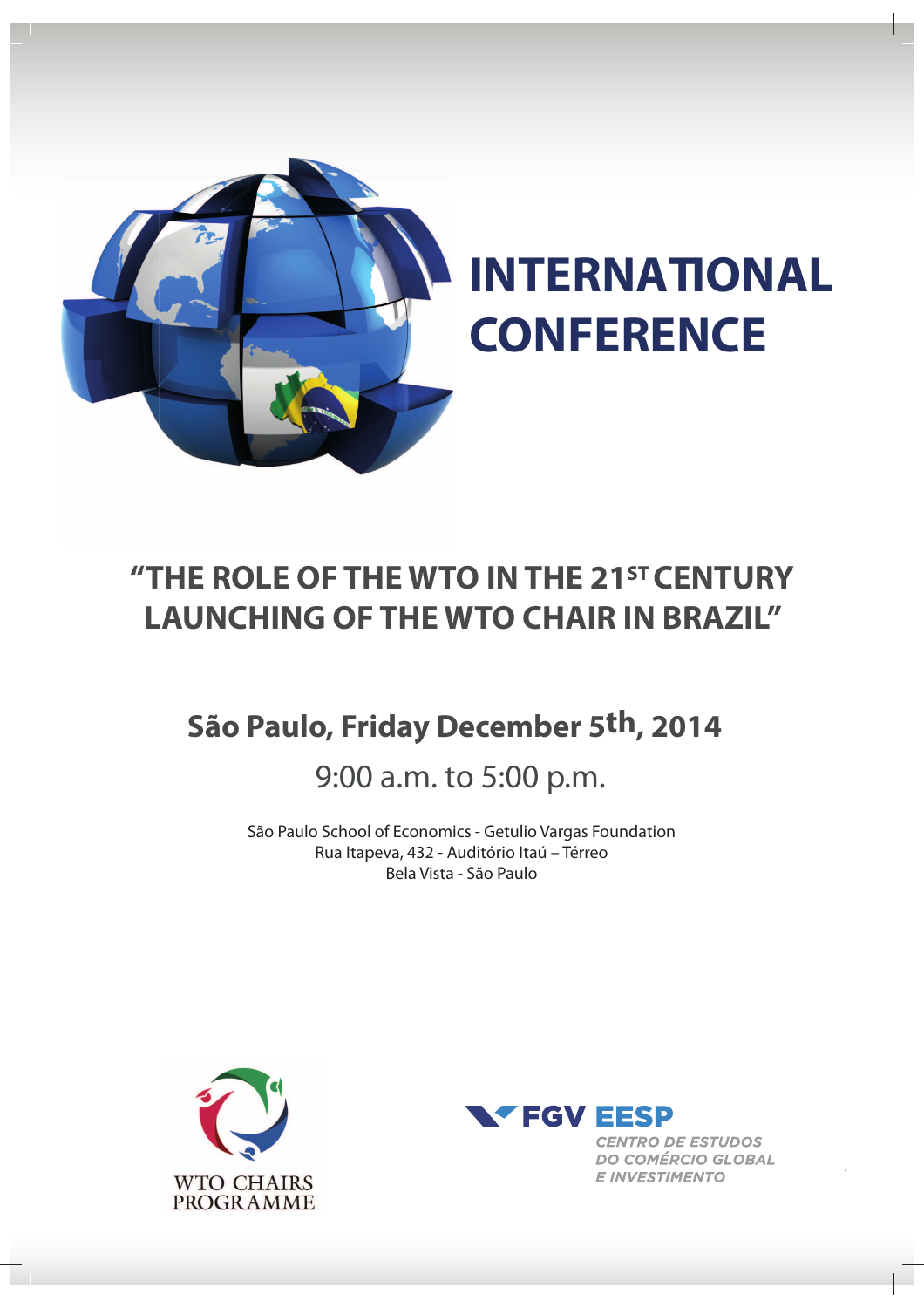#### **PROGRAMME**

#### **INTERNATIONAL CONFERENCE**

#### **THE ROLE OF THE WTO IN THE 21ST CENTURY**

#### **and the**

#### **LAUNCHING OF THE WTO CHAIR IN BRAZIL**

#### **9:00 a.m. to 9:30 a.m. – Welcome Coffee**

#### **9:30 a.m. to 10:00 a.m. – Opening Session**

Professor Celso Lafer - former Minister of Foreign Affairs and former President of WTO DSB

#### **10:00 a.m. to 10:30 a.m. – WTO: The challenges ahead**

Keynote Speakers Mr. David Shark - Deputy Director General - WTO

#### **10:30 a.m. to 11:00 a.m. – Coffee-Break**

#### **11:00 a.m. to 12:15 p.m. – Why WTO is important to Brazil**

Ambassador Clodoaldo Hugueney - former Ambassador of Brazil to the WTO Ambassador Paulo Estivallet de Mesquita - Head of the Economic Department - MRE Mr. Daniel Godinho - Secretary of Foreign Trade - Ministry of Development, Industry and Trade Dr. Tomas Zanotto - Director of International Trade - FIESP Dr. Diego Bonomo - Executive Manager of Foreign Trade - CNI

#### **12:15 p.m. to 13:00 p.m. – Launching of the WTO Chair**

Mr. David Shark - Deputy Director General - WTO Prof. Emanuel Ornellas - representing the Dean of the School of Economics - FGV Vera Thorstensen - Head of the Center on Global Trade and Investment - FGV

#### **13:00 p.m. to 14:00 p.m. – Brunch**

#### **14:00 p.m. to 15:30 p.m. – The challenges for the Trade Policy of Brazil**

Prof. Alberto do Amaral Júnior - University of São Paulo (WTO expert) Prof. Eduardo Viola - University of Brasilia Prof. Fabio Morosini - University of Rio Grande do Sul Prof. Aluisio Lima Campos - American University, President of the ABCI Institute Prof. Sandra Rios - Director of CINDES

#### **15:30 p.m. to 14:00 p.m. – Launching of the Network of Brazil WTO Chair**

#### **Working Session**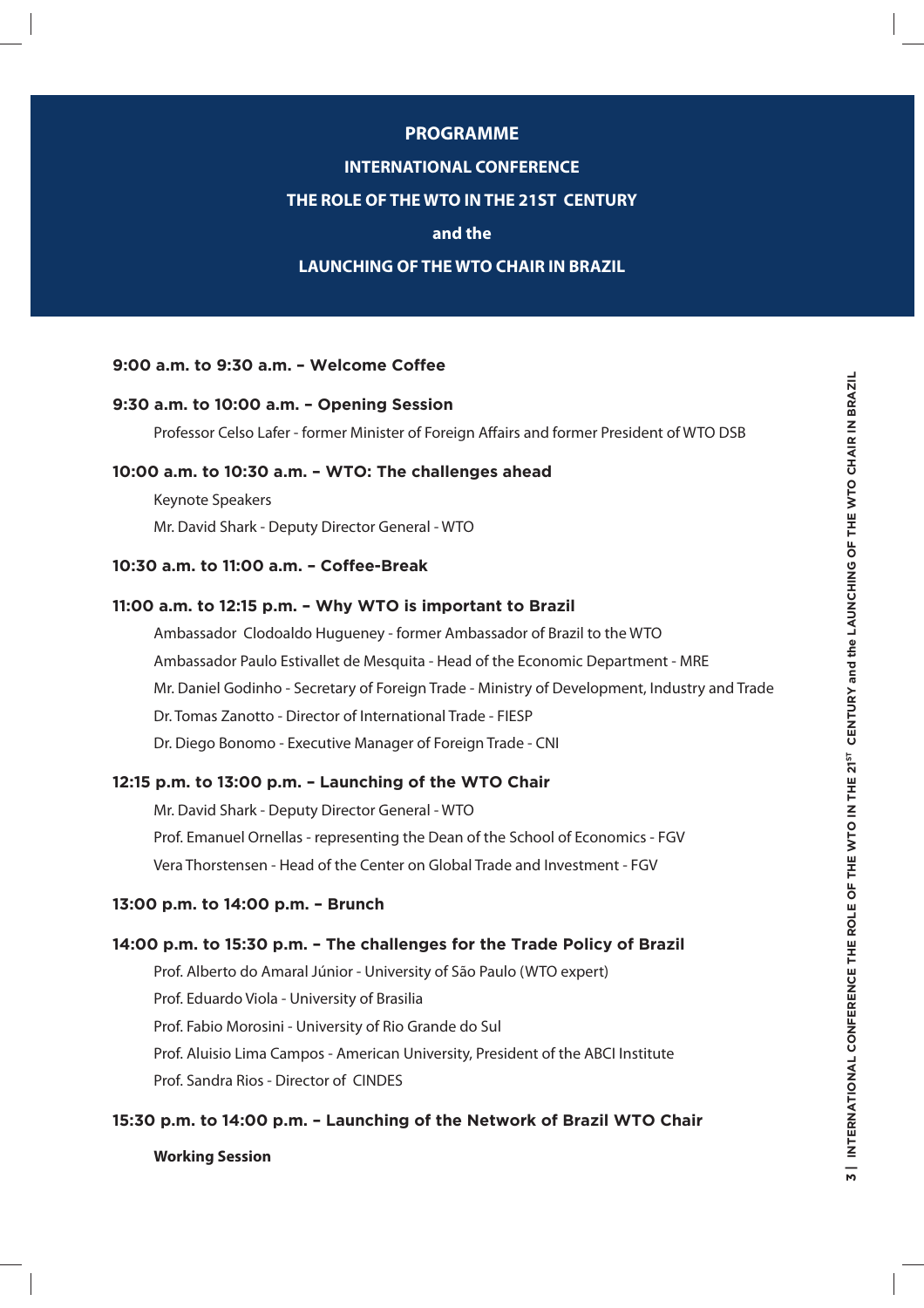#### **NETWORK OF BRAZIL WTO CHAIR**

#### **WORKING GROUPS**

WG1: World Trade Organization and Public International Law WG2: Preferential Trade Agreements and Mega-Agreements WG3: Agriculture and Food Security WG4: Intellectual Property Rights WG5: Trade in Services - GATS WG6: Social Clause and Human Rights WG7: Regulatory Barriers: TBT, SPS and Private Standards WG8: Global Value Chains (GVCs) WG9: Dispute Settlement

- WG10: Competition Law and the WTO
- WG11: Investments
- WG12: Trade Defence
- WG13: Plurilateral Agreements
- WG14: Sustainable Development in the WTO
- WG15: Trade, Exchange Rates and Finance
- WG16: WTO Post-Bali Agenda
- WG17: Trade and Geo-economics

## **Speakers**



**David Shark** is the Deputy Director General at the WTO since September 2013. He was the US Deputy Chief of Mission and Deputy Permanent Representative to the WTO from 2000 to 2013. Mr. David Shark joined the Office of Trade Policy in the Department of Commerce in 1976. In 1980 he joined the Office of the United States Trade Representative, and from 1988 to 1995 he served in USTR's Geneva office, working on the Uruguay Round of Trade Negotiations and the in implementation of the resulting agreements. He has broad knowledge on Dispute Settlement Understanding, TRIMs, Anti-dumping, Subsidies,

Customs valuation, Government Procurement, Technical barriers to trade, Import licensing, Trade and environment, and Trade and worker rights.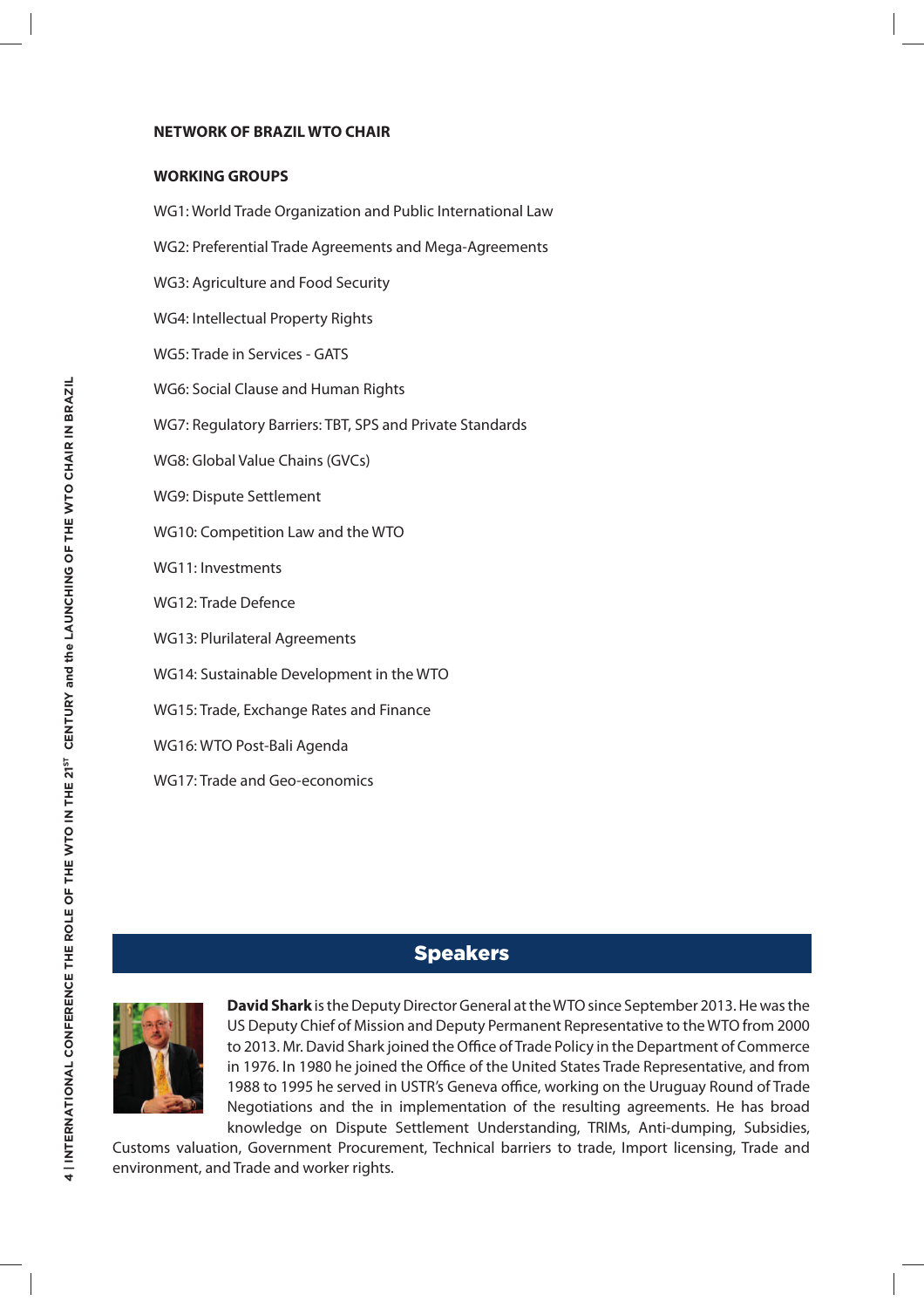**Professor Celso Lafer** is the President of FAPESP and Emeritus Professor at the Institute of International Relations at USP. He was Full Professor of Department of Legal Philosophy and Legal Theory at USP Law School. He has a Master and PhD Degrees in Political Science at Cornell University (EUA). He was Minister of Foreign Affairs and Minister of Development, Industry and Trade. From 1995 to 1998 Celso Lafer was Ambassador and Head of the Permanent Mission of Brazil to the UN and the WTO. He is a former Chair of the General Council and Chair of Dispute Settlement Body.

> **Ambassador Clodoaldo Hugueney** is the international affairs advisor for the Brazilian Confederation of Agriculture and Cattle Raising (CNA). He is a former Permanent Representative of Brazil to the WTO and Head of the Mission of Brazil in Geneva. He was the Ambassador of Brazil in China and in Venezuela. He was the Deputy Secretary of Economic and Technological Affairs of the Ministry of Foreign Affairs.

**Ambassador Paulo Estivallet de Mesquita** is the Director of the Economic Department at the Ministry of Foreign Affairs. He has worked on the Doha Round since its launch in 2001 and was the Deputy Permanent Representative of Brazil to the WTO. He has worked in several areas, including multilateral affairs, and East and Southeast Asia policy planning. He also has held posts in the Brazilian Embassies in Rome and Santiago.

> **Daniel Godinho** is the Secretary of Foreign Trade of SECEX - Secretary of Foreign Trade - Ministry for Development, Industry and Trade. He has a Law Degree from the Universidade Federal de Minas Gerais (UFMG) and an International Relations Degree at Pontifícia Universidade Católica de Minas Gerais (PUC-MG). He also has a Master in International Law and Trade by the World Trade Institute in Berne.

**Thomas Zanotto** is the Head of the Department of International Relations and Foreign Trade (Derex) of the São Paulo Federation of Industries (FIESP), Vice-President of Superior Council on Foreign Trade (Coscex) of FIESP, and International Advisor to the Presidency of National Steel Company (CSN). Mr. Zanotto was also Director at Brazilian Textile and Apparel Industry Association (ABIT).

> **Diego Bonomo** is the Executive Manager of Foreign Trade at the Brazilian National Confederation of Industry - CNI. He was Senior Director of the International Division at the U.S Chamber of Commerce and Senior Director for Policy at the Brazil-US Business Council.

**Alberto do Amaral Junior** is Associate Professor at the Faculty of Law - University of São Paulo. He has a Law Degree at University of São Paulo (1983). He also has a Ph.D. in International Law from University of São Paulo (1987). He is an expert on International Economic Law, WTO, Human Rights, International Environmental Law and Mercosul.











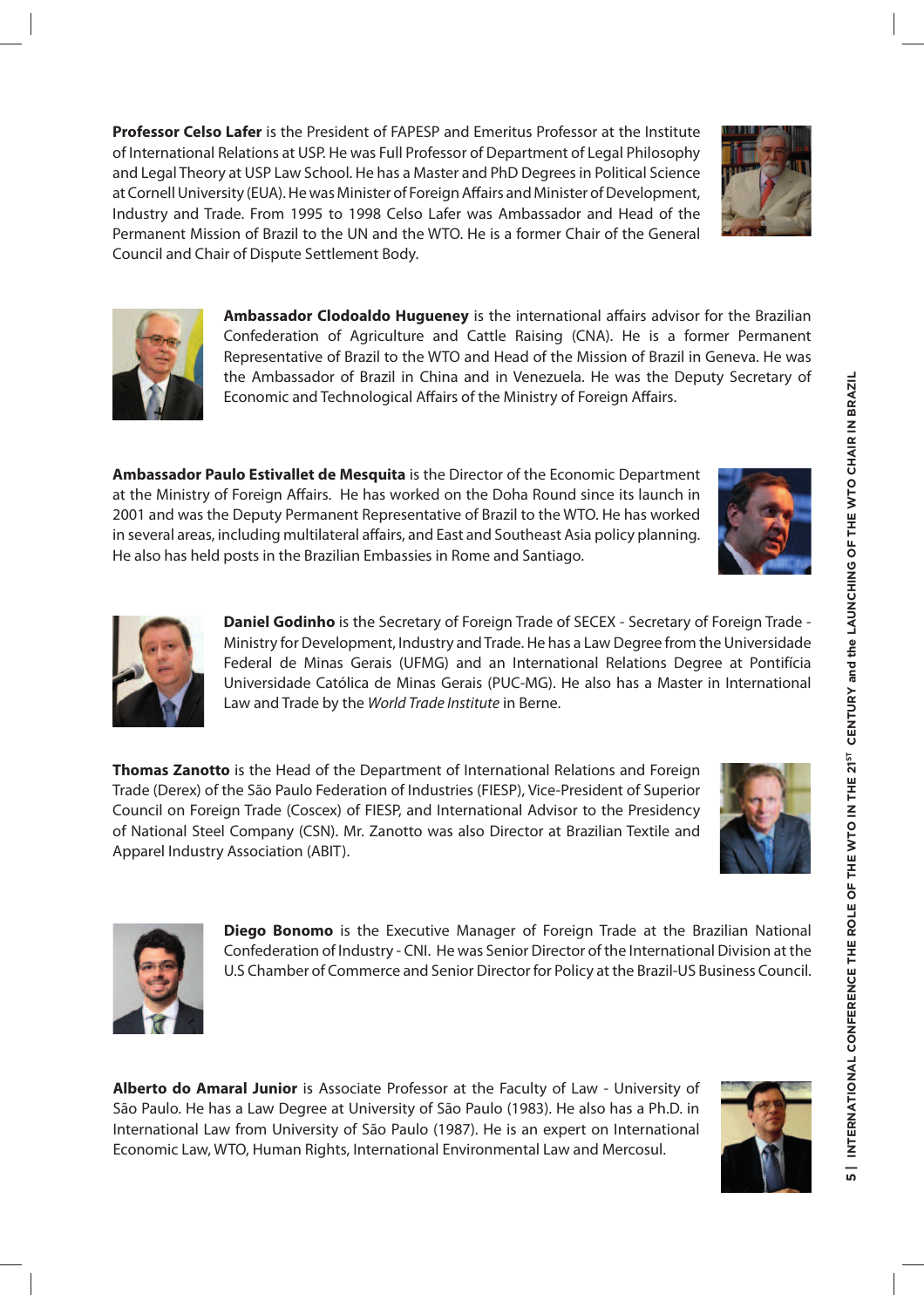

**Fabio Morosini** is a Professor of International Law at the Federal University of Rio Grande do Sul State (UFRGS). He is the Coordinator of the Centre for Law, Globalization and Development; of the Sérgio Vieira de Mello Chair on International Law of Refugees; and of the Extension Group in Law, Economics and Public Policies. He is also a Member of the American Society of International Law and of the Society of International Economic Law.

**Aluisio Lima-Campos** is Associate Professor of Law at the Washington School of Law in the American University. He is the President of the Brazilian International Trade Scholars Institute – ABCI and economic advisor at the Brazilian Embassy in Washington. He is also part of the indicative list of panellist of the WTO, as an expert on trade defence.





**Eduardo Jose Viola** is a Professor of the International Relations Institute at the University of Brasilia (UnB). He is the Coordinator of the Study and Research Network for Global Climate Changes and International Relations, Lead Faculty of the Earth System Governance Institute. He is also a former member of the directive council of the Brazilian Association of Political Science, of the Brazilian Association of International Relations.

**Sandra Polonia Rios** is a Director of the Integration and Development Studies Center (CINDES), a partner of Ecostrat Consultores and an advisor for the National Confederation of Industry (CNI). She is also a Professor of Trade Policy at PUC-Rio. Her research fields include international trade negotiations and trade policy.





**Emanuel Ornellas** is a Full Professor at the São Paulo School of Economics - Getulio Vargas Foundation and Visiting Professor at London School of Economics (LSE). He has a PhD in Economics at the University of Wisconsin-Madison. He is also a researcher on international trade and economic policy and Associate Editor of the Journal of International Economics and of Revista Economia.

**Vera Thorstensen** is a Professor at the São Paulo School of Economics – FGV and Head of the Center on Global Trade and Investments. She was the economic advisor of the Mission of Brazil to the WTO from 1995 to 2010 and was Chair of the WTO Committee of Rules of Origin for seven years. She has a Master and Doctoral Degrees in Finance and Economics by EAESP-FGV and completed post-doctoral programs at Harvard (US), CEPS (Brussels) and was a Visiting Scholar at IDB (Washington).

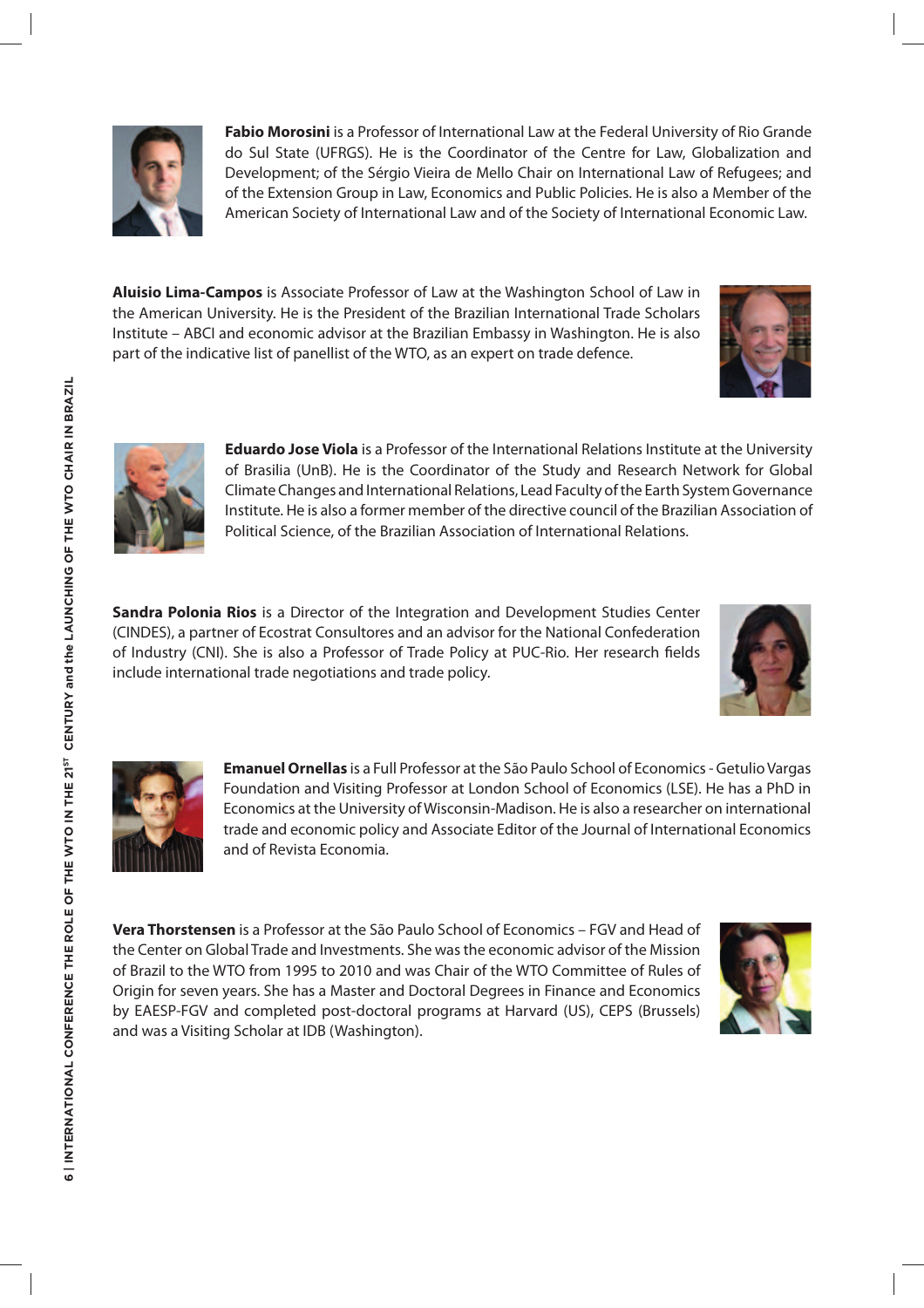



### **CONFERENCIA INTERNACIONAL**

# **The Role of the WTO in the 21st Century Launching of the WTO Chair in Brazil 5 December 2014**

## **MINUTES – MINUTA**

### **Opening Session**

### **Professor Celso Lafer**

O Professor Celso Lafer iniciou a sessão destacando dois aspectos principais: a importância da Organização Mundial do Comércio (OMC) para o Brasil e a importância do Brasil para a Organização Mundial do Comércio.

Ele chamou atenção para a relevância que o país sempre concedeu ao sistema multilateral do comércio, sendo um importante ator desde a sua formação. O Professor se referiu à alta qualidade da diplomacia econômica brasileira, citando a obra organizada por Rogério de Souza Farias, "A palavra do Brasil no sistema multilateral de Comércio (1946-1994)", e editada pela Fundação Alexandre de Gusmão.

Ademais, o Professor Celso Lafer fez menção à importância que o Brasil teve no aprofundamento da institucionalização da OMC, na elaboração da Rodada Doha e na nomeação de Roberto Azevêdo como Diretor-Geral da organização.

O ex-Ministro das Relações Exteriores cumprimentou a Professora Vera Thorstensen pela sua ativa colaboração na formação de quadros no Brasil e pela condução do mais denso *think tank* em comércio internacional do País, em sua opinião. O Professor Lafer ainda destacou que essa área do conhecimento possui suas especificidades próprias que exigem o diálogo com muitas outras áreas do conhecimento.

Logo, a fim de obter informações precisas demonstra-se essencial o apoio de instituições de pesquisas e a divulgação dos seus resultados. Destarte, o trabalho do CCGI poderá apontar a direção para a implementação de políticas públicas necessárias para subsidiar a diplomacia da governança do comércio internacional.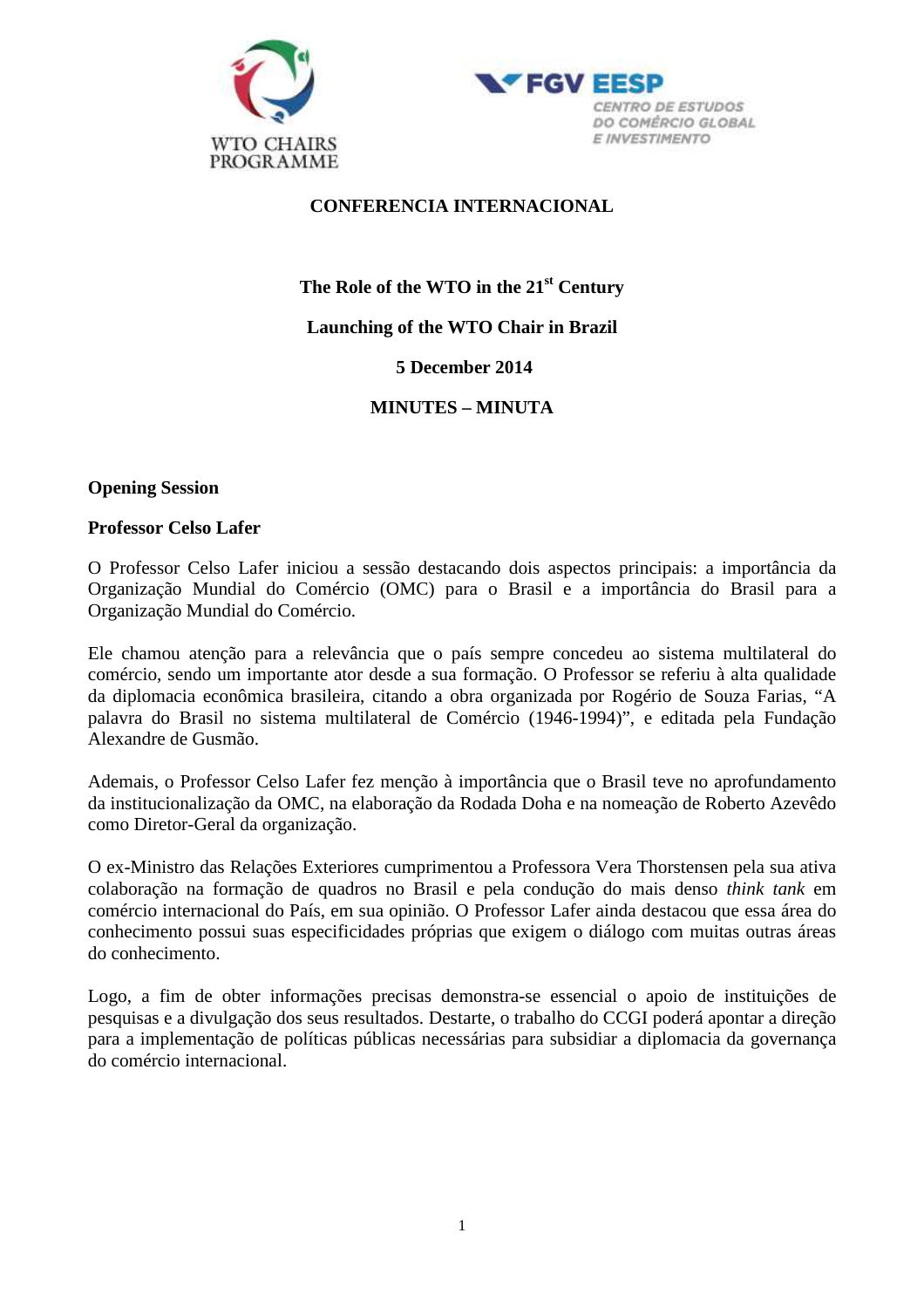



### **WTO: The Challenges Ahead**

# **Mr. David Shark Deputy Director-General da OMC<sup>1</sup>**

Mr. David Shark initiated his speech by saying that it was a great honor to award the WTO Chair to the São Paulo School of Economics/Getulio Vargas Foundation (FGV/EESP). He believes that this will support the formation of new leaders, students and the next generation of WTO experts in the country.

The Deputy Director-General also highlighted other important aspects of the WTO´s role in the 21<sup>st</sup> century, such as: the relationship between regional and the multilateral trading system, global value chains and investment.

He affirmed that global problems deserve global solutions and that we have to assure the health of the multilateral trading system. He asserted that Brazil is contributive in diverse ways in this task.

Lastly, he asserted that the WTO Members found a way out of the impasse by adopting the Bali Agreements. This puts the multilateral trade negotiations back on track. Members demonstrated that they are willing to compromise and to advance in new arrangements.

## **Panel I**

 $\overline{a}$ 

## **Why WTO is important to Brazil**

# **Ambassador Paulo Estivallet de Mesquita Head of the Economic Department – MRE**

Ambassador Paulo Estivallet de Mesquita reaffirmed the importance of the WTO Chair Program in Brazil. He stressed the fact that international trade regulation is getting more and more complex. In fact, it is very difficult to find something that could enact regulatory barriers.

He also asserted that even marginal preferences in tariffs as well as rules of origin can be of significant impact on market access and that there are some areas, such as intellectual property rights and services, in which it is very difficult to apply different regulations than the ones from the WTO.

The Ambassador believes that the contents of the WTO Agreements have achieved a very good balance between liberalization and flexibility and that it would be very difficult to find a better room to deal with those issues. He pointed out that we have to be realistic and, in terms of outcomes, negotiation could be extremely complicated. Ambassador Mesquita also remembered that there is no negotiation on other important issues as investment. Hence, he emphasize the need to investigate if we are prepared, which are our interests and which matters are important.

 $<sup>1</sup>$  Mr. Shark's full keynote speech is at the end of the minute.</sup>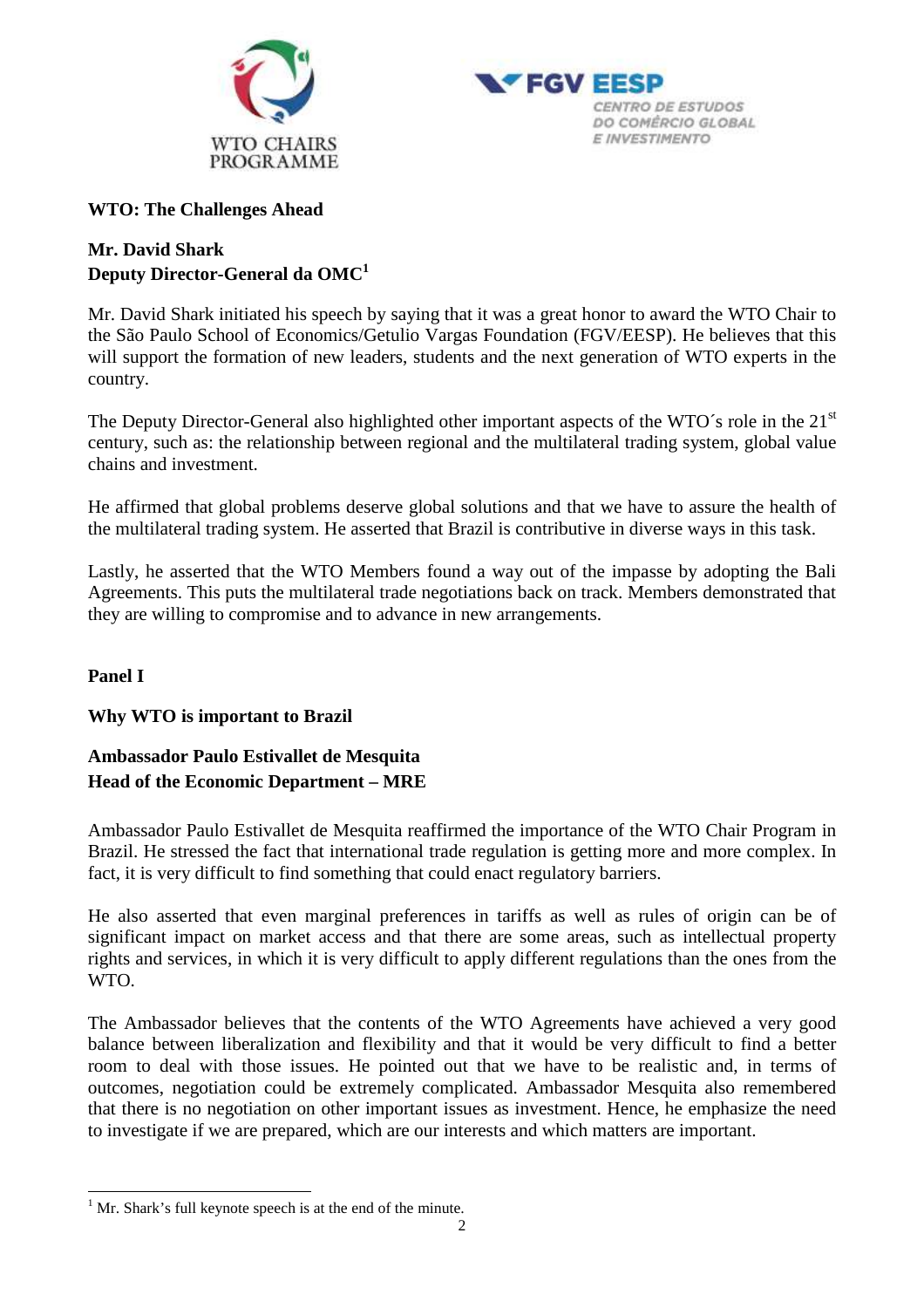



To conclude, he congratulated the Center on Global Trade and Investment (CGTI) for the WTO Chair, emphasizing the high competitive contest through which the research center had to pass.

# **Ambassador Clodoaldo Hugueney<sup>2</sup> Former Ambassador of Brazil to the WTO**

Ambassador Clodoaldo Hugueney considered that despite the Doha impasse, the relevance of the WTO is increasing, not decreasing. He argued that it is important to have the WTO as the central pillar of the international system to avoid a savage market competition between the countries.

Especially for Brazil, the WTO is a very important forum. However, the country should participate in other bilateral, plurilateral and multilateral partnerships. Ambassador Hugueney defended that the conclusion of the Doha Round should be a priority and, under the current circumstances, it would be wise to balance conflicting interests and be less ambitious.

Among the challenges that the current international trade dynamics poses to Brazil, he pointed out the TPP and TTIP negotiations that will cover more than 50% of the world trade. In accordance, it will not be easy to integrate this parallel negotiation into the WTO.

According to him, the moment is there to try to look for what the future of the WTO is. Brazil has to come up to with a clear definition of which its interests are and what kind of WTO reform it wants. In order to draft a Brazilian agenda in the WTO, major efforts will be required.

In this regard, the WTO Chair is a very welcome initiative. In conclusion, he asserted that Brazil has to assume its responsibilities as well as to have a proactive attitude towards the Doha Round conclusion and the WTO´s future.

# **Marcio Lima Representative of the Ministry of Development, Industry and Trade (MDIC)**

Marcio Lima explained the three main pillars of the multilateral trading system. He stressed the single window project (*Portal Único de Comércio Exterior*) – the Brazilian governmental program to deal with bureaucracy in Brazilian customs –, which will be implemented in a 4-years term.

When completed, this system will dramatically reduce the costs and the time for companies to export. To sum up, he asserted that Brazil is working well and he is very optimistic that this work will continue.

 $\overline{a}$ 

 $2$  O texto completo do discurso do Embaixador Clodoaldo Hugueney está ao final dessas minutas.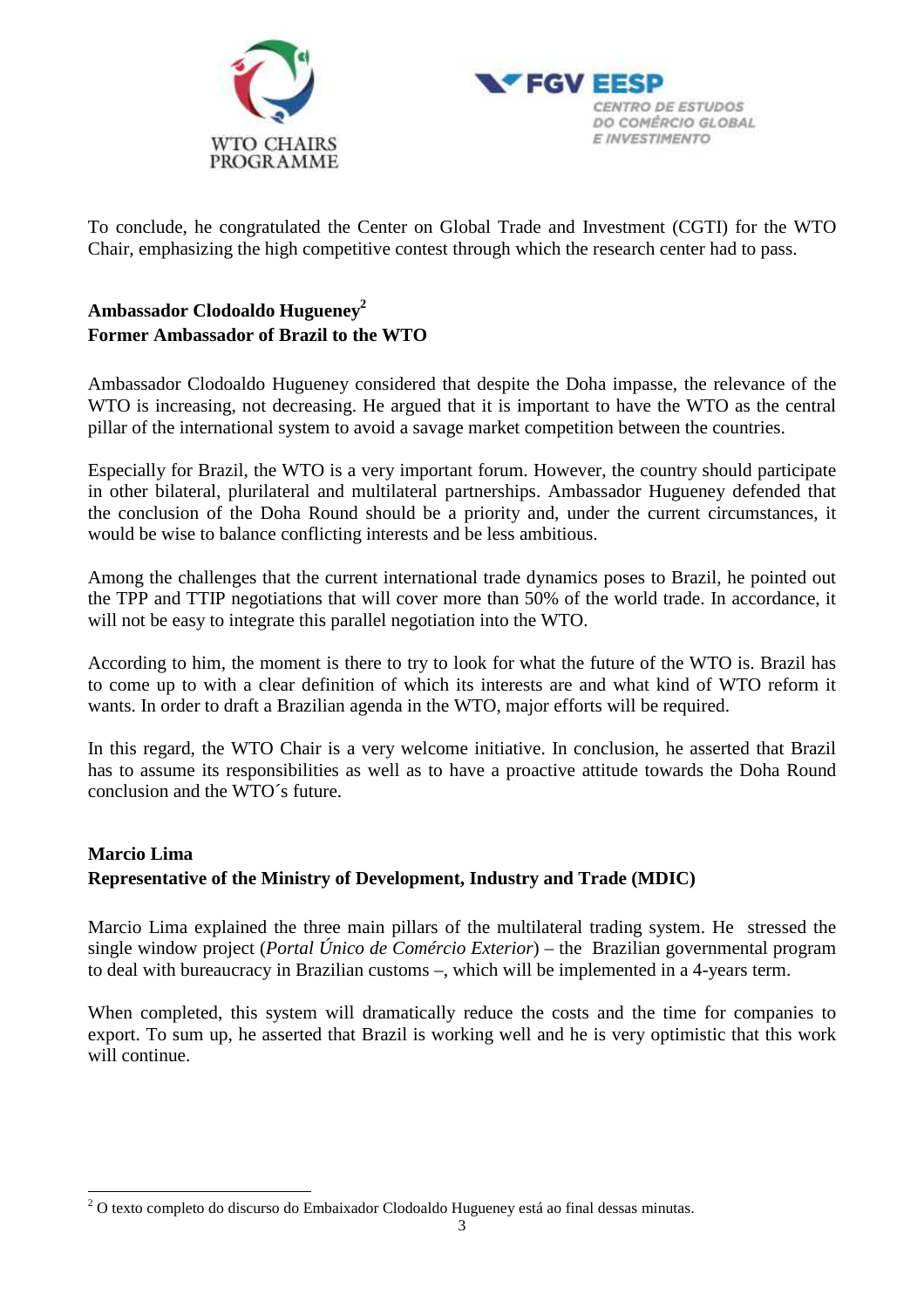



# **Mr. Thomas Zanotto Director of International Trade – FIESP**

Mr. Thomas Zanotto emphasized that, nowadays, the Brazilian economy is stagnated. In this perspective, the WTO is very important for the national industry both in the short and in the long term. The Director of FIESP International Trade Department highlighted the declining relevance of tariff barriers and the increasing importance of technical rules. The latter is affecting products such as equipment and machinery.

He also addressed the trade facilitation issue, arguing that the single window project represents a good national initiative in this sense. Mr. Zanotto declared that the proliferation of other trade rules, such as WTO-plus or WTO-extra rules, raises concerns among the Brazilian industrial sector.

From his point of view, it is not interesting that Brazil remains out of the development of new trade rules, since the country would not be able to successfully promote relevant negotiations after the rules have already been established. Lastly, he affirmed that the WTO is more relevant than never for the Brazilian industry and that it is why the WTO Chair initiative is very welcomed.

### **Mr. Diego Bonomo Executive Manager of Foreign Trade – CNI**

Mr. Diego Bonomo asserted that the WTO remains a key priority for the CNI as well as for the FIESP. For many years, the two entities have been deeply engaged in WTO issues.

The Executive Manager of Foreign Trade also pointed out two reasons why the WTO is so important. Firstly, it is a forum where Brazil can project its power in an effective way. Secondly, the organization is an important tool for addressing the hurdles that Brazil has to confront in its public domestic sphere.

Mr. Bonomo highlighted the importance of the Brazilian participation in the last 20 years of WTO's existence. This activism helped to create the positive image that Brazil currently enjoys in the international level. Moreover, it was argued that Brazil has always been ambivalent in terms of protecting and liberalizing its national market.

The country has undergone through cycles of protectionism as an attempt to preserve its policy space. Mr. Bonomo, then, emphasized the recent claim brought by the European Union against certain Brazilian measures concerning taxation and charges (DS472). He alleged that this will probably be the largest dispute of the Brazilian industrial history.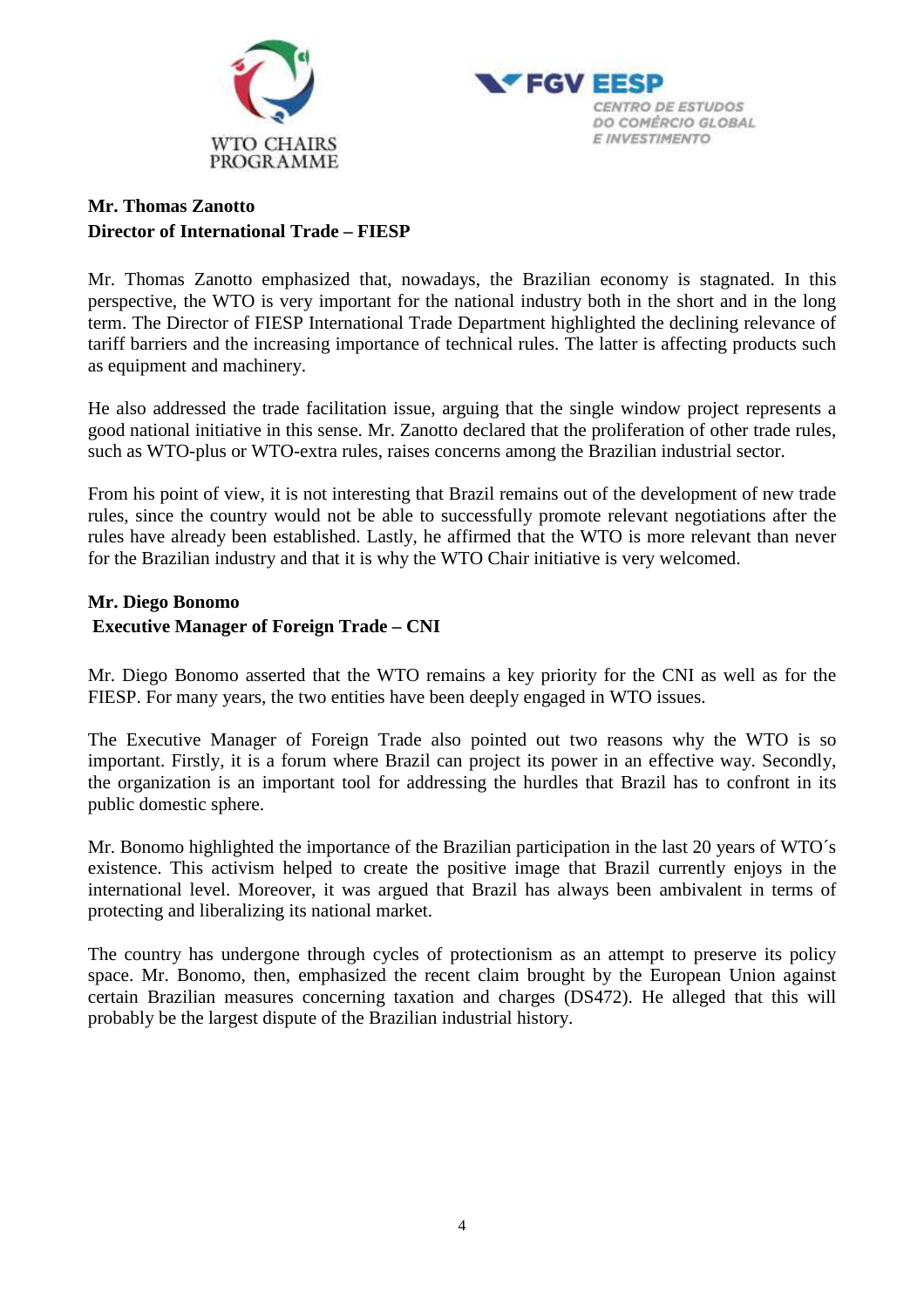



### **Launching of the WTO Chair**

# **Mr. David Shark<sup>3</sup> Deputy Director General – WTO**

Mr. Shark explained in details how the WTO Chairs Programme was conceived by the WTO and how it does operate. He also said that the WTO Chairs Programme has as main goal to disseminate the knowledge about the WTO across the country in which they are established. He suggested that there is a need for connecting civil society and government bodies in the WTO affairs exchanging views and developing most qualified research and trade policy instruments as possible.

# **Professor Emanuel Ornellas Representing the Dean of the School of Economics – FGV**

Professor Ornellas declared that the FGV is much honored to be awarded with the WTO Chair. He believes that this initiative can make progress in understanding the WTO from a broader and more ambitious approach. According to the Professor, it will be a great opportunity to identify and address new issues that are related to global trade.

The representative of Sao Paulo School of Economics argued that if there were any country that should embrace the WTO, these countries are the developing ones. Hence, it is important to progress the international trade rules in a way that it reflects the developing countries' interests. Lastly, Professor Ornellas affirmed that the WTO Chair will be a great opportunity to advance the international trade knowledge in Brazil.

## **Professor Vera Thorstensen**

# **Head of the Center on Global Trade and Investment – FGV**

Professor Vera Thorstensen thanked all participants for the honor of being awarded with the WTO Chair and explained how she plans to conduct the work of this Program in Brazil.

## **Panel II**

 $\overline{a}$ 

**Os desafios da Política de Comércio Exterior do Brasil** 

# **Professor Alberto do Amaral Júnior Faculdade de Direito – Universidade of São Paulo**

Em sua apresentação, o Professor Alberto do Amaral Júnior se propôs a apontar oito diretrizes para a política comercial brasileira, quais sejam:

1 – Uma nova articulação para a política externa. Uma nova política comercial brasileira pressupõe uma combinação certa de diferentes fatores. Primeiramente, órgãos governamentais precisam ser mais integrados, notadamente, o Ministério das Relações Exteriores (MRE), o Ministério do

 $3$  Mr. Shark's full speech is at the end of this minute.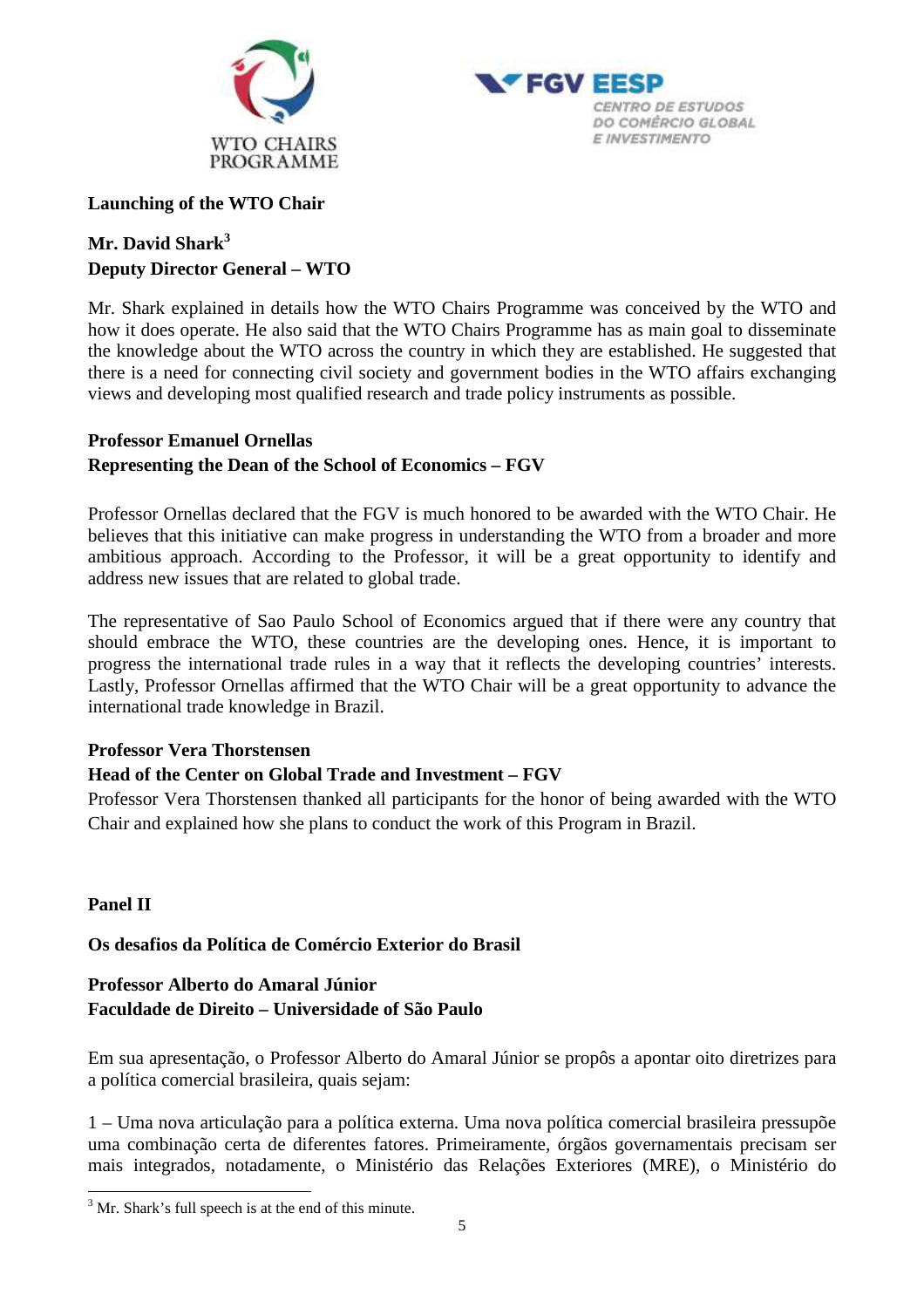



Desenvolvimento, Indústria e Comércio Exterior (MDIC), e o Ministério do Ministério do Meio Ambiente (MMA). Um profundo desequilíbrio marca o relacionamento nessa esfera. O atual modelo de desenvolvimento apresenta-se velho e antigo. Não é um modelo adequado às economias do século XXI. O meio ambiente deve ter uma posição central de modo que possa transversalizar as ações relacionadas à política externa.

2 – Faz-se necessário diminuir os custos das nossas exportações por meio de reformas domésticas.

3 – O comércio exterior brasileiro deve aumentar substancialmente a oferta de produtos de alto valor agregado ao invés de concentrar as nossas exportações somente em commodities. O comércio de serviços e os relacionados à propriedade intelectual devem ter uma atenção especial.

4 – Demonstra-se imperativo dar maior importância à relação entre comércio internacional e desenvolvimento sustentável. As nossas potencialidades nessa esfera permanecem inexploradas. Há uma necessidade premente de se desenvolver um comércio exterior de acordo com os ditames da economia verde. Devido ao fato de o Brasil ser uma potência ambiental, ele pode opinar e influir em matérias de meio ambiente no âmbito internacional. Assim, o Brasil precisa ser mais assertivo nos foros internacionais, bem como a sua pauta de comércio exterior deve também refletir a ideia de desenvolvimento sustentável.

5 – Cadeias Globais de Valor. É urgente a participação do Brasil nas cadeias globais de valor. Atualmente, o governo menospreza essa alternativa. Nessa atual dinâmica do comércio internacional, o Brasil tem desempenhado um papel menor.

6 - A celebração de mais Acordos Preferenciais de Comércio (APCs) demonstra-se indispensável a uma frutífera inserção nas cadeias globais de valor. Preconceitos ideológicos ainda consistem um obstáculo para o Brasil intensificar a negociação de novos acordos comerciais. Até então, o Brasil não deu suficiente ênfase a esses temas de modo que os presentes APCs que o país dispõe são pouco significativos na pauta do nosso comércio exterior.

7 – A sabedoria em um mundo complexo reside em articular estratégicas complementares em nível multilateral, regional e bilateral. Isso explica porque muitos acordos regionais procuram adensar matérias já reguladas no plano multilateral.

8 – Uma nova política comercial internacional demanda uma fluída comunicação envolvendo o governo e a sociedade civil. Ademais, deve-se analisar o papel do Brasil no cenário internacional.

De acordo com o Professor Alberto do Amaral Júnior, a OMC continua a ser importante no plano multilateral. Assim, deve se pensar como a cátedra da OMC pode subsidiar os estudos sobre a OMC, a política comercial brasileira e o papel que o Brasil deve desempenhar no mundo. O país poderia ser muito mais ativo em aspectos essenciais e poderia propor mudanças. AWTO Chair pode ser um importante meio de reflexão que deve se expressar em ações concretas.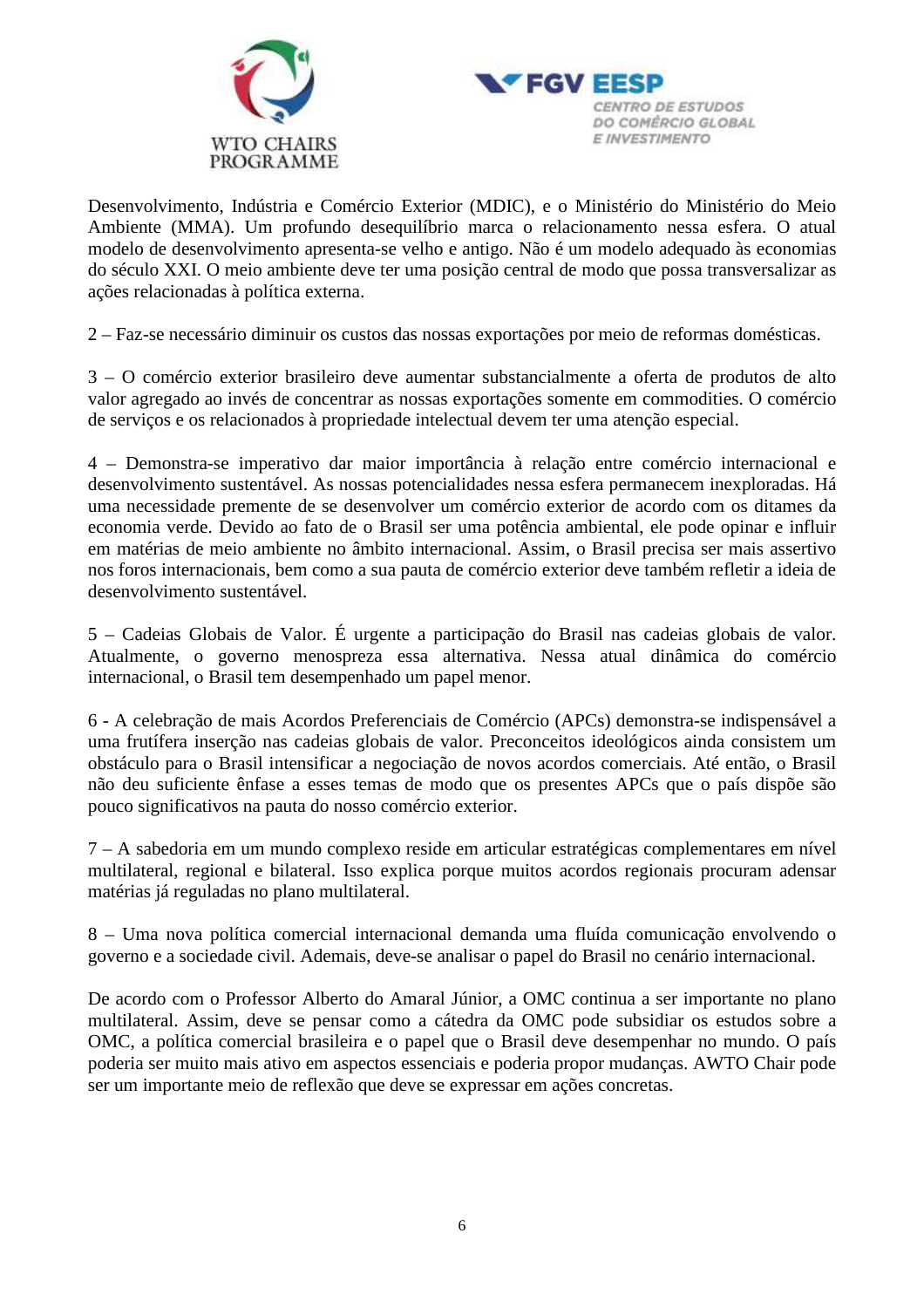



# **Professor Eduardo Viola Universidade de Brasília**

O Professor Eduardo Viola iniciou sua palestra fazendo um panorama geral sobre globalização, meio ambiente e comércio internacional. Enfatizou que a atual força do sistema é a humanidade que, a partir da revolução industrial, vem exponencialmente se multiplicando e utilizando os recursos naturais. Os problemas emergentes desta questão já são perceptíveis.

Devido a essa transformação, a atividade humana tem extrapolado os limites do planeta, como pode ser notado na escassez de água, na perda dos solos, na poluição e no impacto que isso tem nos ciclos de vida. O Professor Eduardo Viola chamou atenção para a questão do nível de dióxido de carbono agregado na atmosfera. O problema da poluição, inicialmente local, transformou-se em um problema global.

Afirma o Professor que a mudança do clima é um ponto central na atual dinâmica das relações internacionais. Apesar de já existir uma consciência por parte das elites mundiais sobre o assunto, a solução para o problema ainda se apresenta longínqua. Segundo o Professor, há uma verdadeira lacuna entre ciência e política.

A questão sobre a possibilidade de se estabelecer um imposto sobre as emissões de carbono ou de outra forma de precificação do carbono também foi levantada. As discussões sobre o assunto são longas e as negociações sobre um acordo multilateral continuam, mas, segundo ele, a precificação do carbono se apresentaria como uma boa saída.

No que concerne à descarbonização da economia, o comércio internacional tem um papel fundamental nesse processo. O Professor afirmou que uma das matérias mais importantes a ser pesquisada consiste na diferenciação das cadeias globais de valor a partir de sua intensidade de carbono, e.g. alta, média e baixa intensidade de carbono.

Outro ponto extremamente relevante, segundo Viola, reside em pesquisar como seria possível descarbonizar cadeias globais de valor. Algumas dessas iniciativas já estão acontecendo independentemente da OMC. Também destacou a baixa participação das empresas brasileiras em todas as cadeias globais de valor.

Uma política consistente para o Brasil seria negociar com as multinacionais que se encontram no país para traçar estratégias de inserção nas cadeias globais de valor, notadamente, em cadeias de baixa intensidade de carbono.

Em conclusão, o Professor Viola defendeu a celebração de acordos plurilaterais e preferenciais de comércio com cláusulas ambientais e de baixo carbono como um importante rumo da política comercial do Brasil.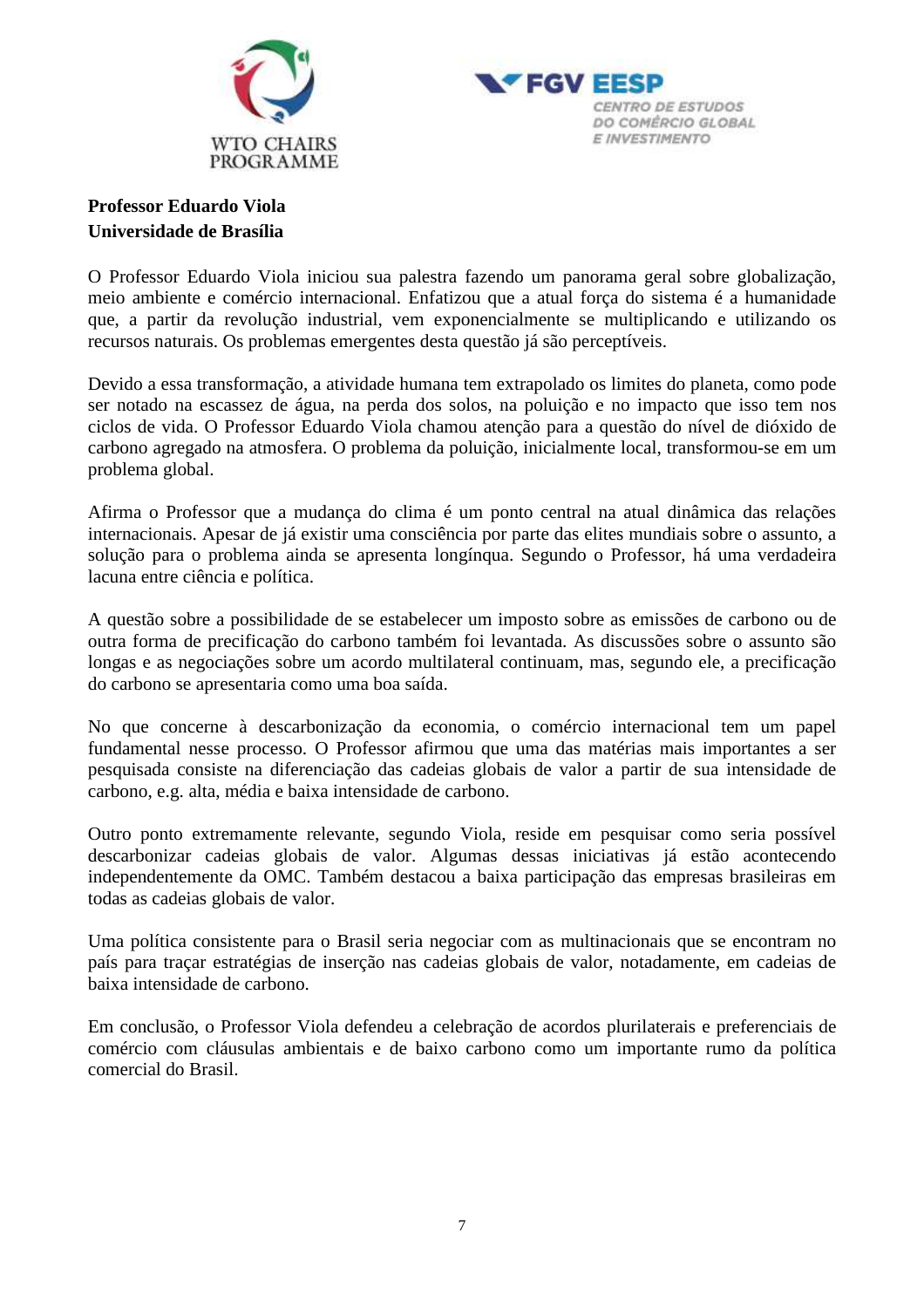



# **Professor Fabio Morosini Universidade Federal do Rio Grande do Sul**

O Professor Morosini abordou a temática dos desafios para política comercial brasileira e as alternativas com os países do Sul. Apesar de haver um aumento significativo nas relações de comércio e investimento Sul-Sul, ainda é escassa a literatura especializada sobre o assunto.

O Professor Morosini pretendeu chamar atenção para a importância do tema, a fim de se verificar até que ponto essas narrativas encontram fundamentos em evidências econômicas e empíricas. Haveria um *missing link* entre os países emergentes e os novos movimentos de cooperação no âmbito do comércio e do investimento. A despeito de atualmente essa abordagem apresentar um conteúdo mais ideológico, esse é um campo que deve ser explorado.

Dentre as indagações levantadas por Morosini, pode-se destacar:

- Qual o papel do Direito no aumento das exportações para países do Sul?
- Pode a legislação pertinente ser vista como um obstáculo?
- Os arranjos comerciais entre os países do Sul criam padrões específicos?
- Quais seriam esses padrões?

Concluindo, o Professor defendeu que o governo deve proteger os investidores brasileiros, principalmente na África, por meio de um marco regulatório de investimentos voltado ao desenvolvimento e à aproximação solidária entre os países. Faz-se necessário desenvolver mecanismos de *accountability* (responsabilidade) para regular as relações entre investidores estrangeiros e o Estado.

# **Professor Aluisio Lima-Campos American University, Presidente do ABCI Institute**

O Professor Aluisio Lima-Campos tratou dos entraves da política comercial brasileira. Segundo ele, o principal entrave atualmente é a agricultura. O Brasil utiliza esse setor como moeda de troca para negociar outras questões de seu interesse. Entretanto, é improvável que algum avanço significativo sobre a matéria seja negociada no âmbito da Rodada Doha.

Segundo Aluisio, isso decorre do fato de o setor agrícola dos Estados Unidos e da União Europeia não ter nenhum interesse em alterar a atual situação, já tendo até mesmo adotado recentemente legislação interna sobre o tema. Assim, os países estão perseguindo seus interesses em acordos bilaterais e plurilaterais. O Professor Aluisio sugeriu a celebração de acordos plurilaterais para os interesses brasileiros. Não haveria impedimentos para isso, uma vez que a celebração desses acordos plurilaterais se encontra em conformidade com as regras da OMC, desde que os benefícios sejam estendidos a todos os Membros com base na cláusula MFN.

Logo, para ele, o ideal seria a celebração de um acordo regional só em agricultura. Apesar de o artigo XXIV do GATT não permitir a celebração de um acordo somente em um setor específico, um acordo plurilateral em agricultura seria possível se, com a participação de 75% dos Membros,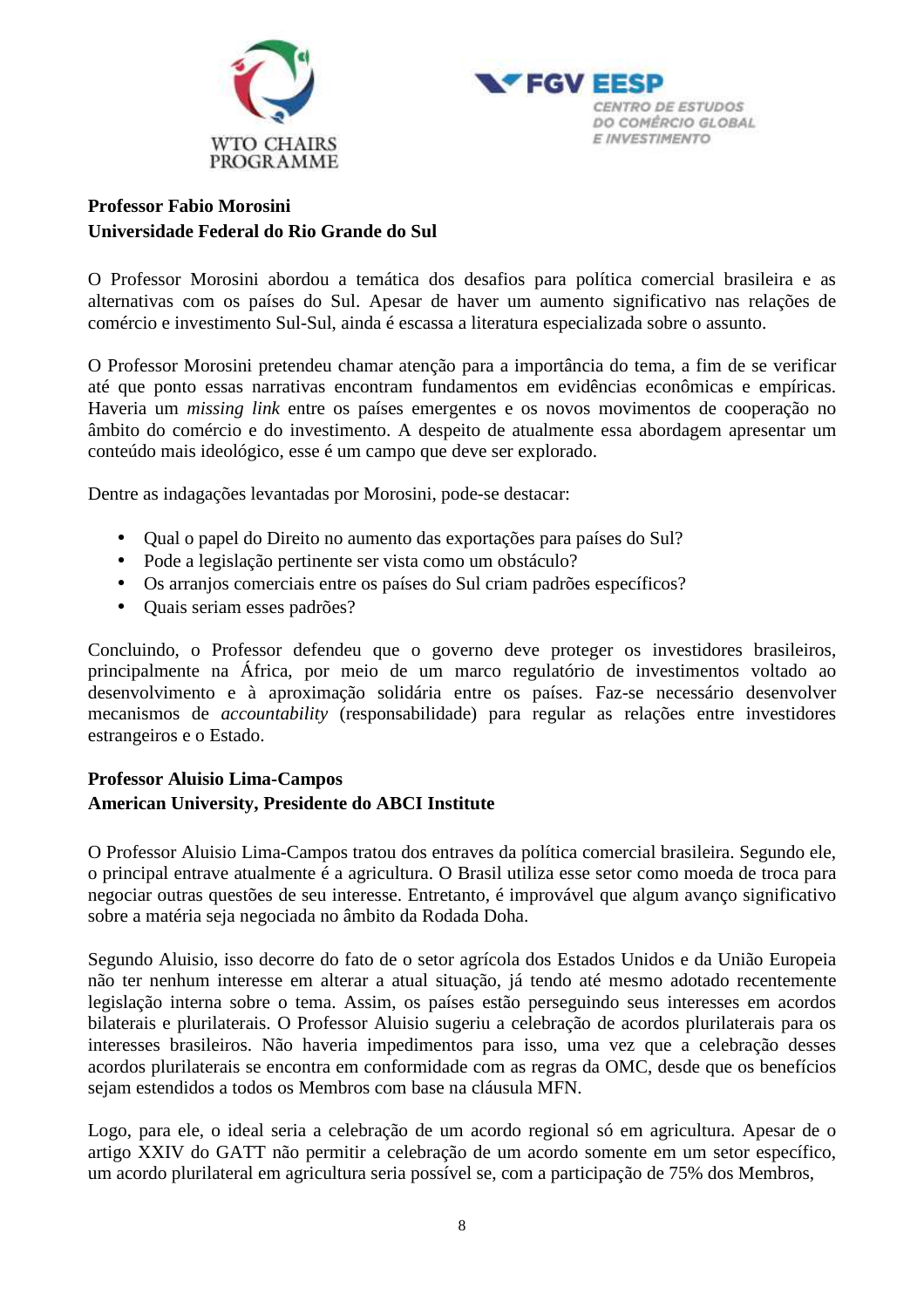



um *waiver* fosse concedido. Assim, o Brasil poderia ter acesso a um mercado livre ou com um nível mínimo de subsídios.

Os Estados Unidos e a União Europeia se encontrariam pressionados para aceitar o acordo, pois, do contrário, eles poderiam começar a perder acesso a mercados dos Estados participantes do acordo. Além do que, a celebração de um acordo plurilateral em agricultura também motivaria os esforços para destravar os impedimentos da Rodada Doha.

Outro entrave da política comercial brasileira levantada pelo Professor Aluisio foi a infraestrutura. Os gargalos brasileiros estariam dificultando a inserção das empresas brasileiras nas cadeias globais de valor. Ressaltou também a importância do papel desempenhado pelas empresas líderes nessa dinâmica produtiva devido aos seus efeitos positivos e multiplicadores no Brasil.

# **Professora Sandra Rios Diretora do CINDES**

A Professora Sandra Rios abordou a temática dos desafios para a política comercial brasileira na perspectiva de uma agenda pós-Bali. Ressaltou a crescente tendência de fragmentação do processo de produção que muda a intensidade e a importância de determinadas questões, como requisitos técnicos e *standards*. Destacou-se também o empoderamento do consumidor de quem a política comercial vai depender cada vez mais.

No mesmo sentido, há um aumento das preocupações relacionadas com segurança alimentar, padrões sanitários e fitossanitários, o que leva a uma corrida regulatória a partir do estabelecimento de padrões públicos e privados. Sandra Rios também enfatizou a dimensão regional das cadeias globais de valor que poderiam diminuir os custos de transação por meio da convergência regulatória gerada por elas.

Entretanto, a crescente concentração setorial e a base industrial bastante verticalizada do Brasil dificulta que empresas estabelecidas no país se insiram nas cadeias de valor. Isso decorre das políticas industriais dos últimos anos que têm evitado que esse processo ocorra.

No que tange ao ambiente doméstico, Sandra Rios evidenciou o aumento da participação dos setores intensivos em recursos naturais, o aumento da participação de serviços, a alarmante tendência de aumento de custos e um nascente processo de desindustrialização.

Dentre as matérias de relevância para uma agenda pós-Bali, Sandra Rios destacou a celebração de um acordo de investimentos no âmbito da OMC e a redução dos subsídios agrícolas para um mesmo patamar igualável ao dos subsídios industriais.

Por fim, Sandra Rios destacou a importância da cátedra da OMC, especialmente no que diz respeito ao aprofundamento do diálogo desta com outras cátedras do Mercosul para se aprofundar propostas relevantes ao comércio entre esses países.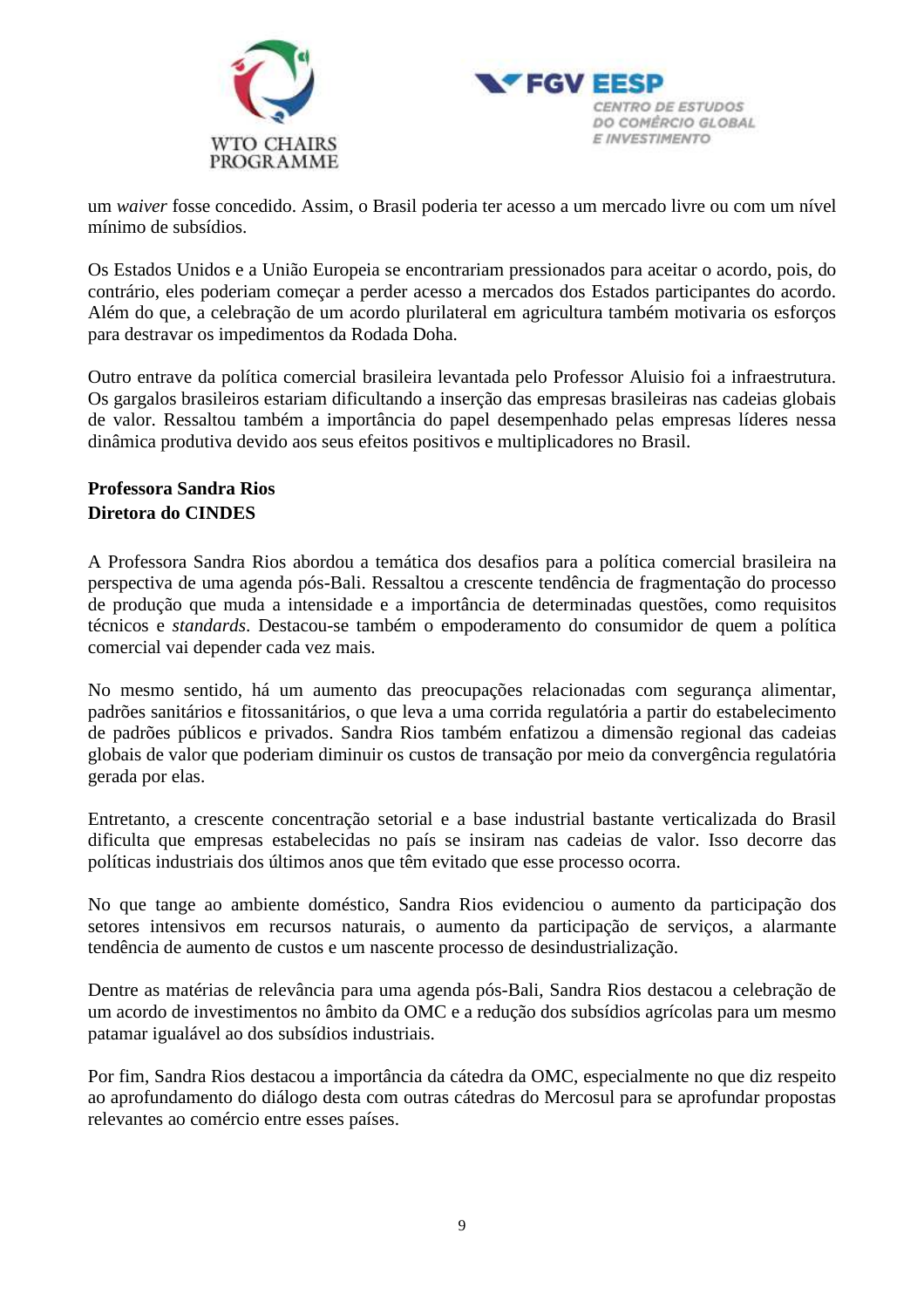



### **Celso Lafer**

Professor Emérito da USP e Presidente da FAPESP Ex-Presidente do Órgão de Solução de Controvérsias (1996) e do Conselho Geral da OMC (1997) Ex-Ministro de Estado das Relações Exteriores do Brasil (2001-2002).

### **Sobre o papel da OMC no século XXI Launching da WTO Chair no Brasil 5/dez/2014 Palavras na Sessão de Abertura**

Na abertura deste evento que examinará o papel da OMC no século XXI e ao mesmo tempo celebrará o início das atividades da *WTO Chair*, quero explorar a complementaridade dos dois propósitos, levando em conta o alcance das discussões contempladas na agenda. Esta tem como ponto de partida uma análise dos desafios que enfrenta a OMC, desdobra-se na avaliação do porque a OMC é importante para o Brasil e tem como fecho o início das atividades da *WTO Chair* em nosso país, e de seus 16 Grupos de Trabalho que operarão em rede, como cabe na dinâmica da pesquisa contemporânea.

Começo observando que o Brasil sempre considerou relevante para a sua inserção no mundo o sistema multilateral de comércio – os seus problemas sistêmicos de ordem geral e em que medida pode ou não atender as especificidades dos interesses da economia brasileira. É conhecida a importância que o Brasil sempre atribuiu ao multilateralismo em geral o que está documentado, por exemplo, no livro organizado por Luiz Felipe de Seixas Corrêa, A Palavra do Brasil na ONU. É menos conhecida a constância da presença brasileira no âmbito da diplomacia econômica multilateral, inclusive pela pluralidade institucional das instâncias em que se fez presente. Este conhecimento se tornou acessível com o recente livro de Rogério de Souza Farias, que garimpou os antecedentes da atuação brasileira desde as origens do GATT até a sua transformação em OMC, em seu A Palavra do Brasil no Sistema Multilateral de Comércio (1946-1994).

Faço esta referência para destacar que existe memória da qualidade da diplomacia econômica brasileira. O Brasil foi parte-contratante originária do GATT, participou de suas atividades e teve papel relevante na Rodada Uruguai que levou à criação da OMC. Subsequentemente, aprofundou a sua presença na vida inicial da OMC, atuou na elaboração do Mandato de Doha, vem lidando com os empecilhos de sua longa e problemática negociação e tem atuado com destaque no âmbito do sistema de solução de controvérsias. Além do mais está dando uma contribuição à OMC como tal, com Roberto Azevedo como Diretor-Geral, que traz para o cargo e seus inúmeros desafios a experiência pessoal e institucional do saber agregado da diplomacia econômica brasileira.

A razão de ser desta referência tem como objetivo destacar a importância do papel do Itamaraty na matéria objeto desta Conferência, papel que sempre defendi, sem ser um diplomata de carreira, com base na minha experiência como Chefe da Missão brasileira junto à OMC de 1995 a 1998, e como Ministro das Relações Exteriores de 2001 a 2002. Os participantes desta Conferência confirmarão esta avaliação ouvindo a seguir a intervenção dos Embaixadores Clodoaldo Hugueney e Paulo Estivallet de Mesquita, dois destacados diplomatas brasileiros, que me honraram com sua qualificada colaboração no meu período de atuação oficial no âmbito da OMC.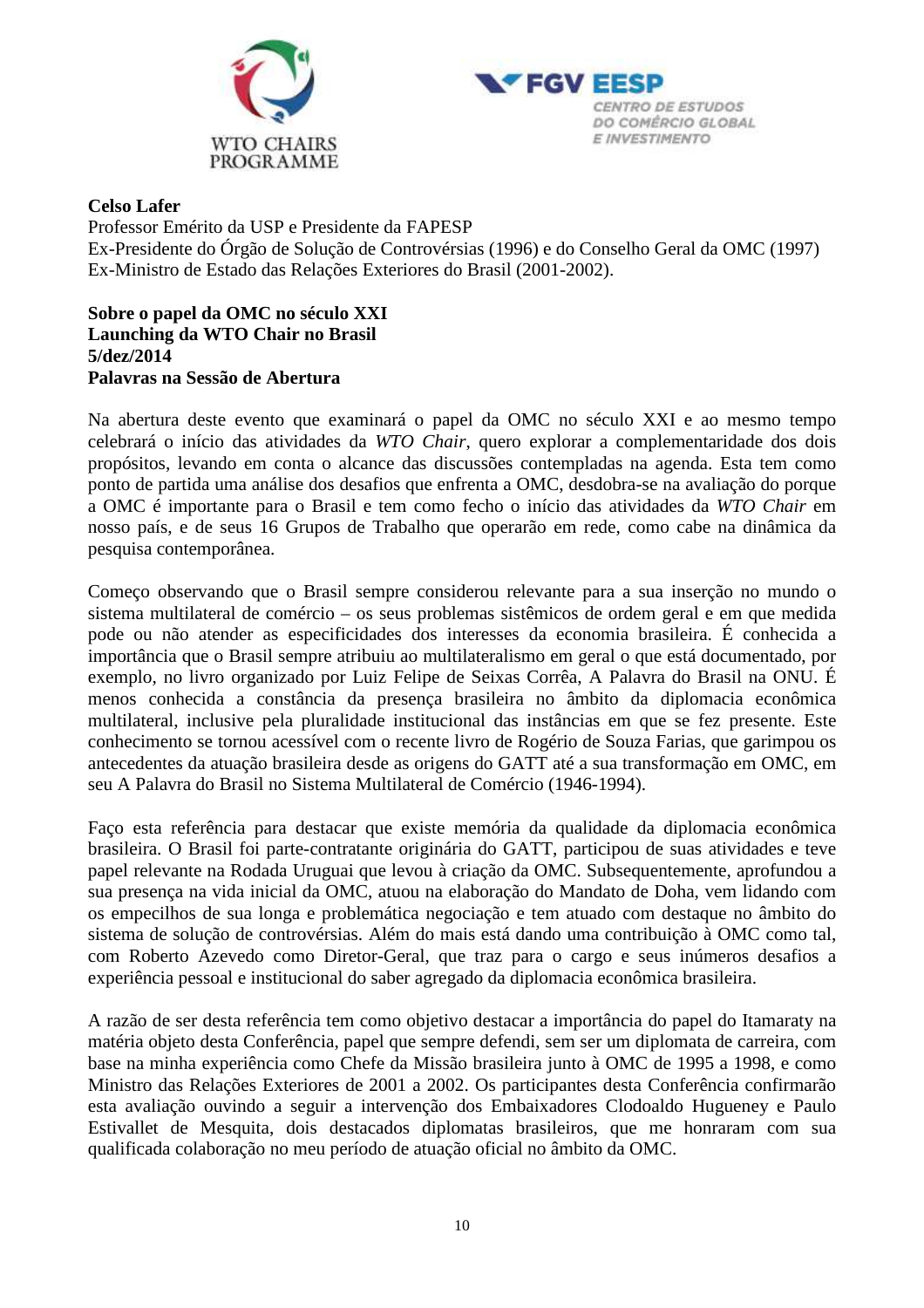



Na sequência do programa falará Daniel Godinho, Secretário de Comércio Exterior do Ministério do Desenvolvimento, Indústria e Comércio, um Ministério que, no âmbito do Estado brasileiro, tem competências na área do comércio exterior brasileiro, que são relevantes para a atuação externa do Brasil e que devem ser integradas na visão brasileira do papel da OMC, como sei "de dentro" e não "de fora" pela minha experiência na pasta no período em que fui Ministro do Desenvolvimento, Indústria e Comércio.

Falarão, a seguir, Tomas Zanotto da FIESP e Diego Bonomo da CNI. Ambos como representantes do setor privado, têm um papel relevante nas discussões desta Conferência, posto que as negociações comerciais multilaterais são tanto uma negociação para dentro do país, vale dizer, com os interesses do seu setor produtivo, quanto uma negociação com os parceiros externos na lógica do *"Two-level of analysis",* conceitualmente formulado por Putnam, em conhecido e esclarecedor artigo.

Na pauta da conferência segue-se o lançamento da *WTO Chair,* que resulta de uma proposta concebida pela profª Vera Thorstensen e de sua visão sobre como deve ser o andamento dos seus futuros trabalhos de investigação e análise. Assim, quero concluir esta fala com uma homenagem ao que vem fazendo com inexcedível dedicação, grande entusiasmo e aprofundado conhecimento a profª Vera, como estudiosa da OMC.

Tive o privilégio de tê-la como assessora econômica da Missão diplomática do Brasil em Genebra durante todo o período que tive a honra de chefiá-la. Contei, subsequentemente, com sua colaboração no Ministério do Desenvolvimento, Indústria e Comércio, e no Itamaraty. Venho discutindo com ela, desde sempre, os desafios da OMC e me beneficiando de suas análises e sugestões que têm o lastro de uma economista que conhece a OMC de dentro, sabe identificar os temas e os interesses e vem construindo uma cartografia unificadora da teoria e da prática.

Vera, no seu longo período em Genebra, concorreu substantivamente para o entendimento das questões, ajudou no esclarecimento da opinião pública sobre o que estava em jogo e teve a generosidade da professora que auxiliou os "não iniciados" que iam servir na Missão a se familiarizarem com temas técnicos complexos.

No seu retorno ao Brasil alargou a irradiação do seu magistério e da sua atuação. Criou, com alto espírito público, o Centro de Comércio Global e de Investimentos na FGV em São Paulo, que se tornou o mais denso *think tank* do nosso país sobre os problemas do comércio internacional e do sistema multilateral de comércio. Um Centro com abertura para os *policy-makers,* os empresários e para o mundo acadêmico e os estudiosos da matéria, como comprova a pauta da sessão da tarde desta Conferência.

A política do comércio internacional é uma política pública. É uma política pública que requer cada vez mais o estudo e a pesquisa dos seus múltiplos temas. O elenco dos 16 grupos de trabalho mencionados no programa é uma inequívoca indicação que não há espaço nem para improvisações nem para generalizações. Tenho sempre dito que a diplomacia do comércio internacional é uma diplomacia de concreto de que são exemplos as medidas contempladas no Acordo de Facilitação do Comércio aprovado na Conferência de Bali. Uma diplomacia não equacionável apropriadamente por formulações abstratas nem suscetível de adequado encaminhamento pelo "farol baixo" do tópico. Requer muitos mapas de conhecimento que examinem temas contemporâneos como os que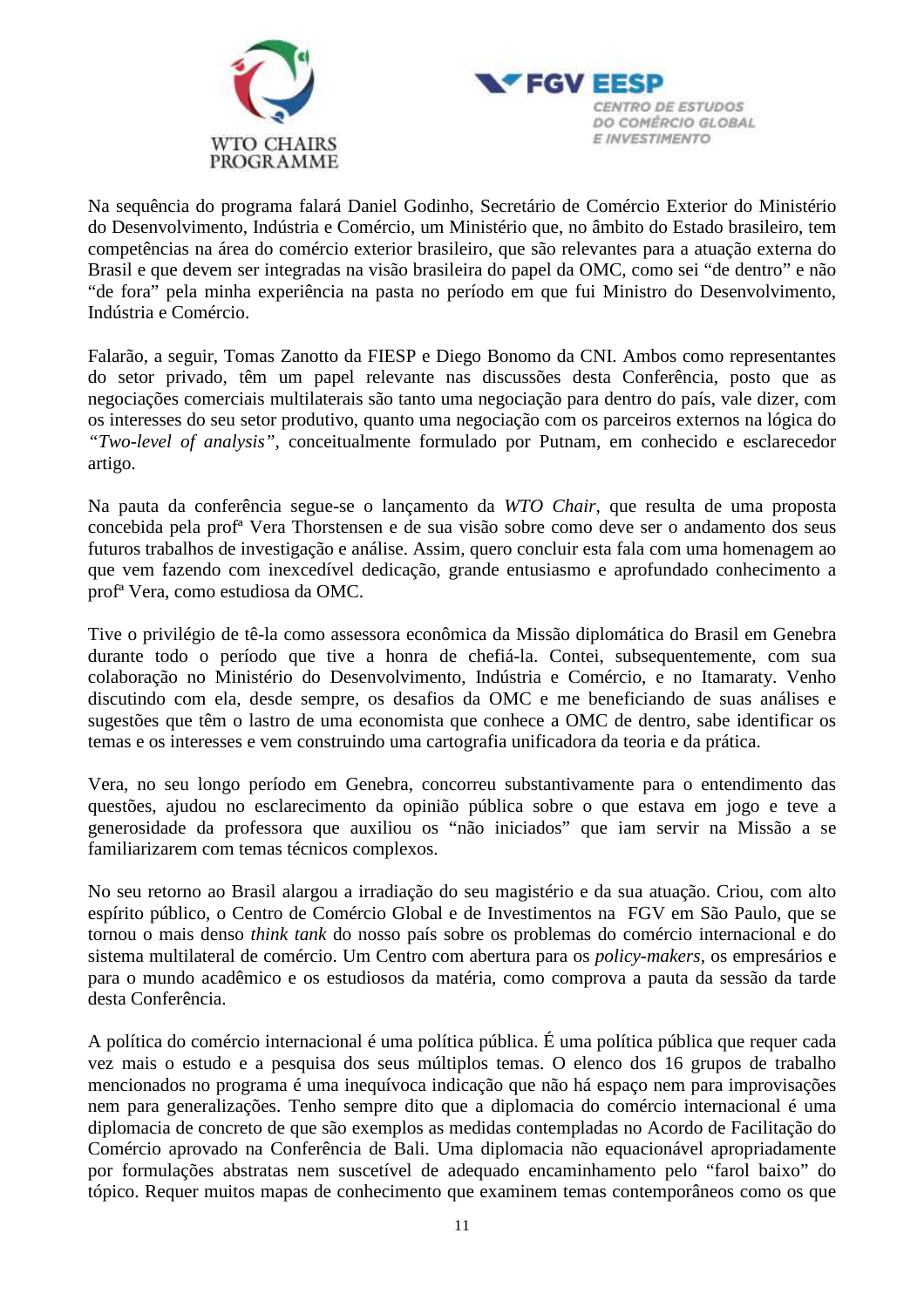



constam da agenda dos Grupos de Trabalho, entre os quais as barreiras regulatórias, representadas pelas normas técnicas, medidas fitossanitárias, padrões privados; cadeias globais de valor; o interrelacionamento do câmbio, comércio, finanças; agricultura e segurança alimentar. Requer, igualmente, a capacidade de integrar, numa visão geral, o alcance destes mapas e a competência de elaborar novas métricas aptas a avaliar dificuldades e oportunidades do comércio internacional contemporâneo.

Dizia Norbert Wiener - o inventor da cibernética e um antecipador do que veio a ser a sociedade em rede - que viver adequadamente é viver com informação adequada. Informação adequada, no mundo de hoje, na era da globalização e em matéria da política pública de comércio internacional requer o apoio a instituições de pesquisa e a divulgação de seus resultados. É conhecimento a serviço da diplomacia econômica. É o que vem fazendo na sua trajetória e é o que fará a profª Vera na liderança da *WTO Chair.* Contribuirá, assim, para que a governança da diplomacia de comércio internacional no Brasil seja capaz de ter, no mundo complexo e fragmentado em que estamos inseridos, um sentido de direção, e não correr os riscos de ficar à deriva por carência de estudo e de pesquisa.

# **ARTIGO – O Estado de S. Paulo<sup>4</sup> OMC - presença e persistência**

 $\overline{a}$ 

CELSO LAFER\* - O ESTADO DE S.PAULO 21 Dezembro 2014 | 02h 04

O Brasil sempre considerou relevante para sua inserção no mundo o sistema multilateral de comércio, seja na perspectiva dos interesses específicos da sua economia, seja na perspectiva do papel que pode desempenhar na governança da economia mundial. Nessa linha o Brasil foi partecontratante originária do Gatt, participou de suas atividades e teve papel relevante na Rodada Uruguai, que levou à criação da Organização Mundial do Comércio (OMC).

A OMC, em contraste com o Gatt, tem a vocação da abrangente universalidade de seus membros e ampliou significativamente as matérias do comércio internacional regidas por suas normas.

O País, pela qualificada atuação dos quadros do Itamaraty, concorreu para a consolidação institucional da OMC, tem operado com destaque na defesa dos seus interesses no âmbito do sistema de solução de controvérsias, participou com relevo na elaboração do mandato de Doha e vem afirmativamente lidando com os empecilhos e tropeços de sua longa e problemática negociação. Está dando, além do mais, uma contribuição à OMC com a eleição do diretor-geral Roberto Azevêdo, que trouxe para o cargo e seus inúmeros desafios a experiência pessoal e institucional do saber agregado da diplomacia econômica brasileira. À sua perseverança e competência muito deve o Acordo de Facilitação de Comércio aprovado na Conferência de Bali, em 2013.

<sup>&</sup>lt;sup>4</sup> Disponível em: <http://opiniao.estadao.com.br/noticias/geral,omc-presenca-e-persistencia-imp-,1610426> (Acesso em 05 de janeiro de 2015).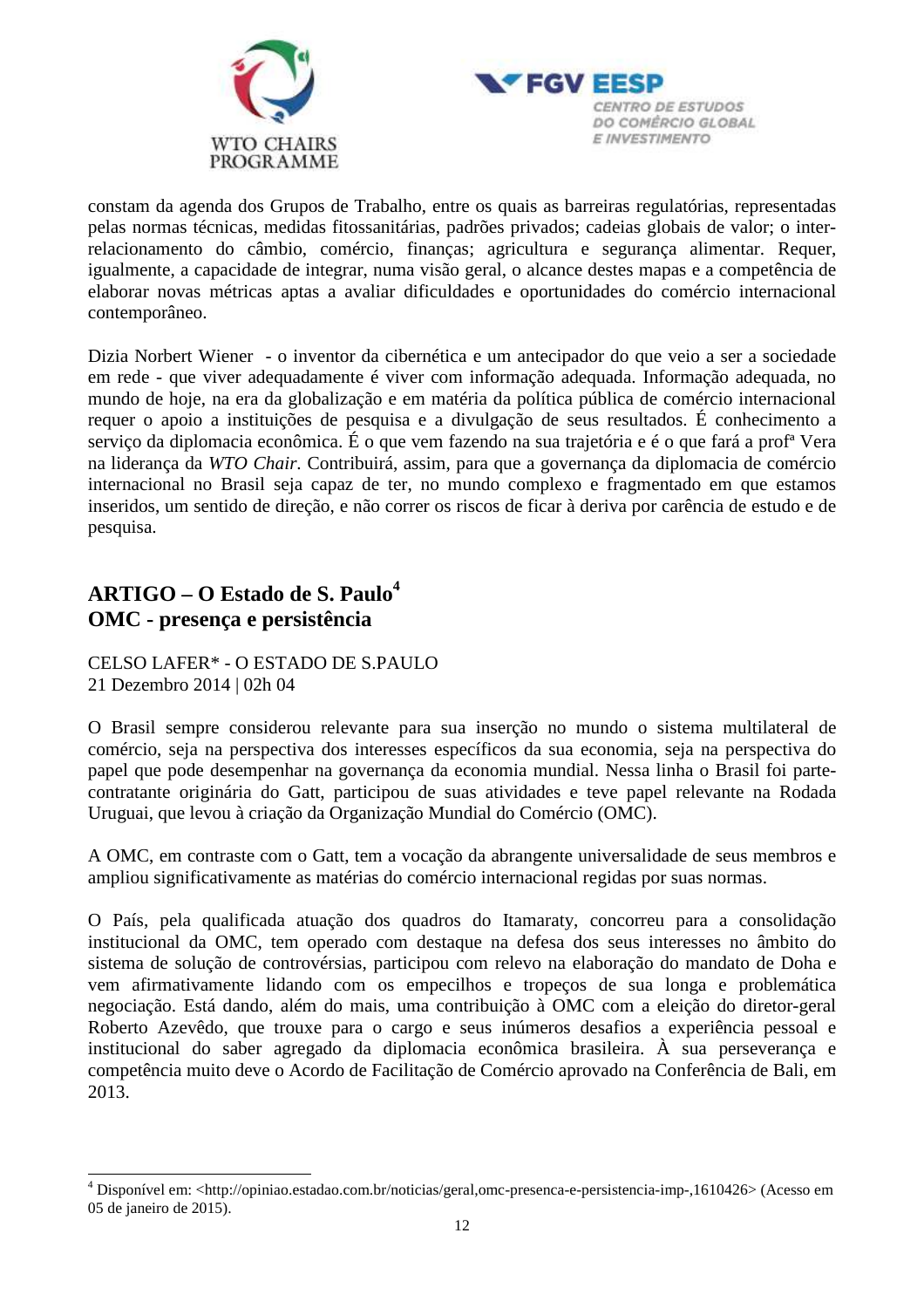



A facilitação comercial representa aprofundamento dos artigos V, VIII e X do Gatt. Foi explicitamente incluída em 2014 na agenda de negociações do mandato de Doha. Robert Zoellick, ex-representante do Comércio dos EUA, descreveu as medidas de facilitação do comércio como extensão de procedimentos do acesso a mercados que reduzem custos de transações e promovem um fluxo de trânsito mais ágil. São, por analogia com a experiência da administração pública paulista, algo semelhante ao Poupatempo. Têm como objetivo conter a incerteza sobre o tempo da liberação aduaneira (que gera imprevisibilidade e agrega custos usualmente repassados aos consumidores), além de impactar as cadeias de suprimentos muito presentes numa economia globalizada, o que adiciona problemas e custos de estocagem.

Em síntese, elas limitam custos e complexidades do processo de importação e exportação, propiciam, pelo princípio de publicidade, a transparência das normas e disciplinas do comércio exterior e favorecem a liberdade de trânsito através do território nacional para o transporte de mercadorias de um membro da OMC a outros membros. Como observou Azevêdo, a facilitação comercial não pode ser equacionada por acordos regionais. Não faz sentido econômico simplificar procedimentos comerciais na fronteira para alguns países: ao simplificar para alguns, na prática simplifica-se para todos, pois não tem lógica ter dois sistemas distintos e paralelos - um inter se, mais simples, e outro mais complexo erga omnes.

Por essa razão sistêmica, o acordo de Bali foi o ponto de partida para desatar os nós das negociações comerciais multilaterais. Sua vigência pode reduzir os custos comerciais em até US\$ 1 trilhão e gerar aumento de até US\$ 1 trilhão nas exportações globais anuais.

O Brasil sempre respaldou a negociação desse acordo e foi coproponente dos temas de cooperação aduaneira e de facilitação do comércio de bens perecíveis. O setor privado apoia o acordo e realça a importância do portal único, que concentrará os documentos necessários para a exportação ou importação. Segundo a CNI, o acordo terá impacto positivo no PIB, atrairá investimentos, aumentará as correntes de comércio e favorecerá as exportações de manufaturados em 10,3% em dois anos, já que a burocracia prejudica especialmente setores como o têxtil, de petróleo, químicos, metais, veículos e máquinas. Nada mais significativo quando nosso país enfrenta dificuldades na balança comercial. Daí o significado da presença e a relevância da pertinência da OMC para a inserção internacional do Brasil, independentemente da pauta dos acordos regionais de comércio e seus problemas e desafios.

Considero, à luz da minha experiência como empresário, embaixador em Genebra, ministro do Desenvolvimento e chanceler, que a diplomacia do comércio internacional é uma diplomacia do concreto, não equacionável apropriadamente por formulações abstratas. Requer muitos mapas de conhecimento do concreto (como a facilitação comercial) e a capacidade de integrá-los. Isso pressupõe prestigiar a competência dos nossos diplomatas; reconhecer a vantagem comparativa representada pela memória acumulada no Itamaraty dos antecedentes que nortearam a ação da diplomacia econômica brasileira; levar em conta informação proveniente das competências do Ministério do Desenvolvimento em matéria de comércio exterior e ter permanente abertura em relação ao setor privado, que possui conhecimento único das dificuldades e oportunidades do comércio internacional. Pressupõe, igualmente, o estudo e a pesquisa acadêmica de múltiplos temas contemporâneos, como barreiras regulatórias (normas técnicas, medidas fitossanitárias, padrões privados), cadeias globais de valor, inter-relacionamento de câmbio, comércio, finanças.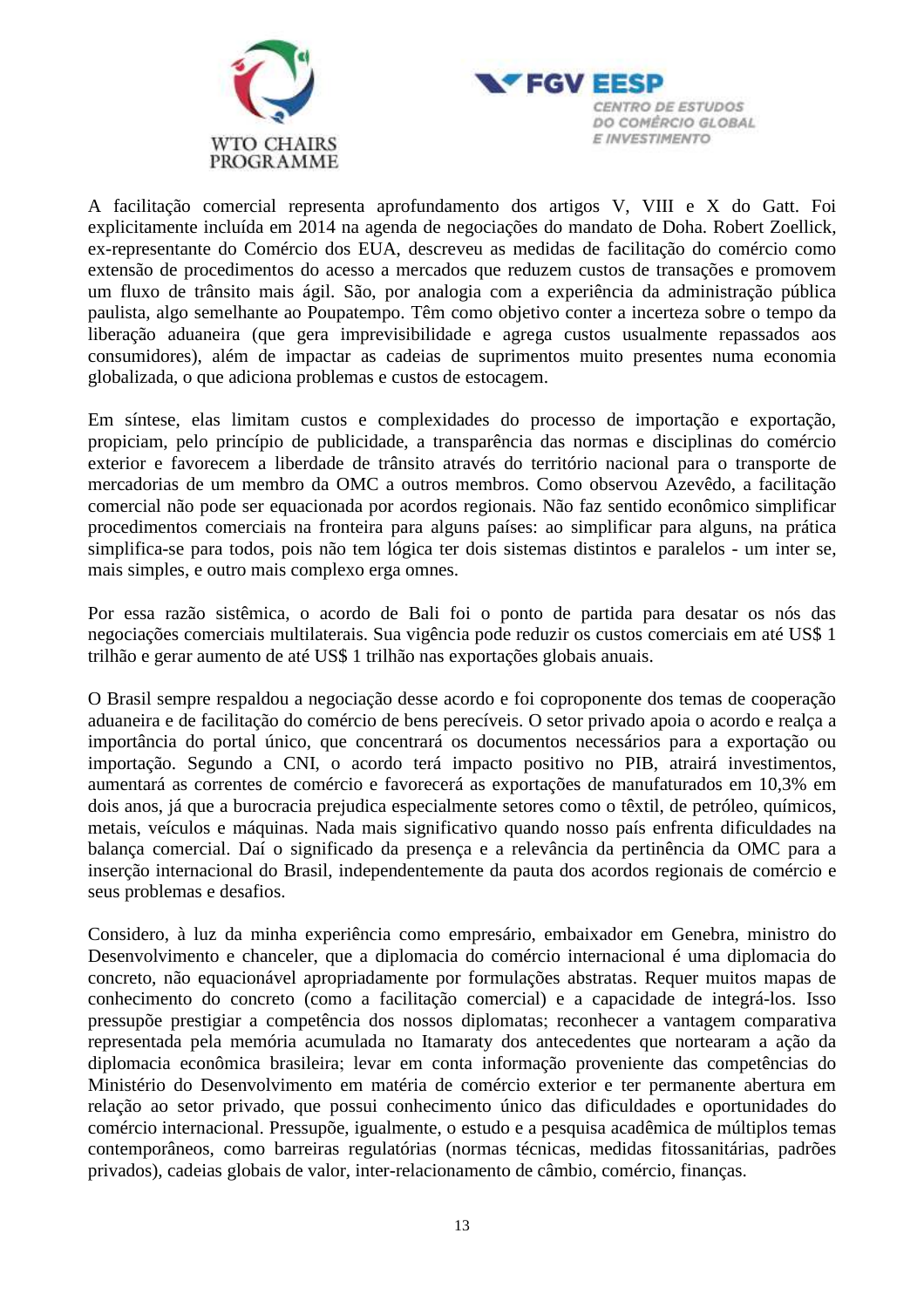



**Por isso saúdo o início das atividades neste mês da Cátedra da OMC, confiada pela instituição à professora Vera Thorstensen e sediada em São Paulo na FGV, que, com sua liderança e competência, fez do seu Centro de Comércio Global e Investimentos o mais denso think tank do País sobre os problemas do comércio internacional. Os grupos de trabalho da cátedra vão gerar novos mapas de conhecimento e novas métricas que propiciarão relevantes subsídios informativos para a diplomacia do comércio internacional do Brasil e da sua governança, contribuindo para o País ter, nesse campo, um sentido de direção no mundo complexo e fragmentado em que estamos inseridos.** 

\* PROFESSOR EMÉRITO DA USP. FOI MINISTRO DAS RELAÇÕES EXTERIORES NO GOVERNO FHC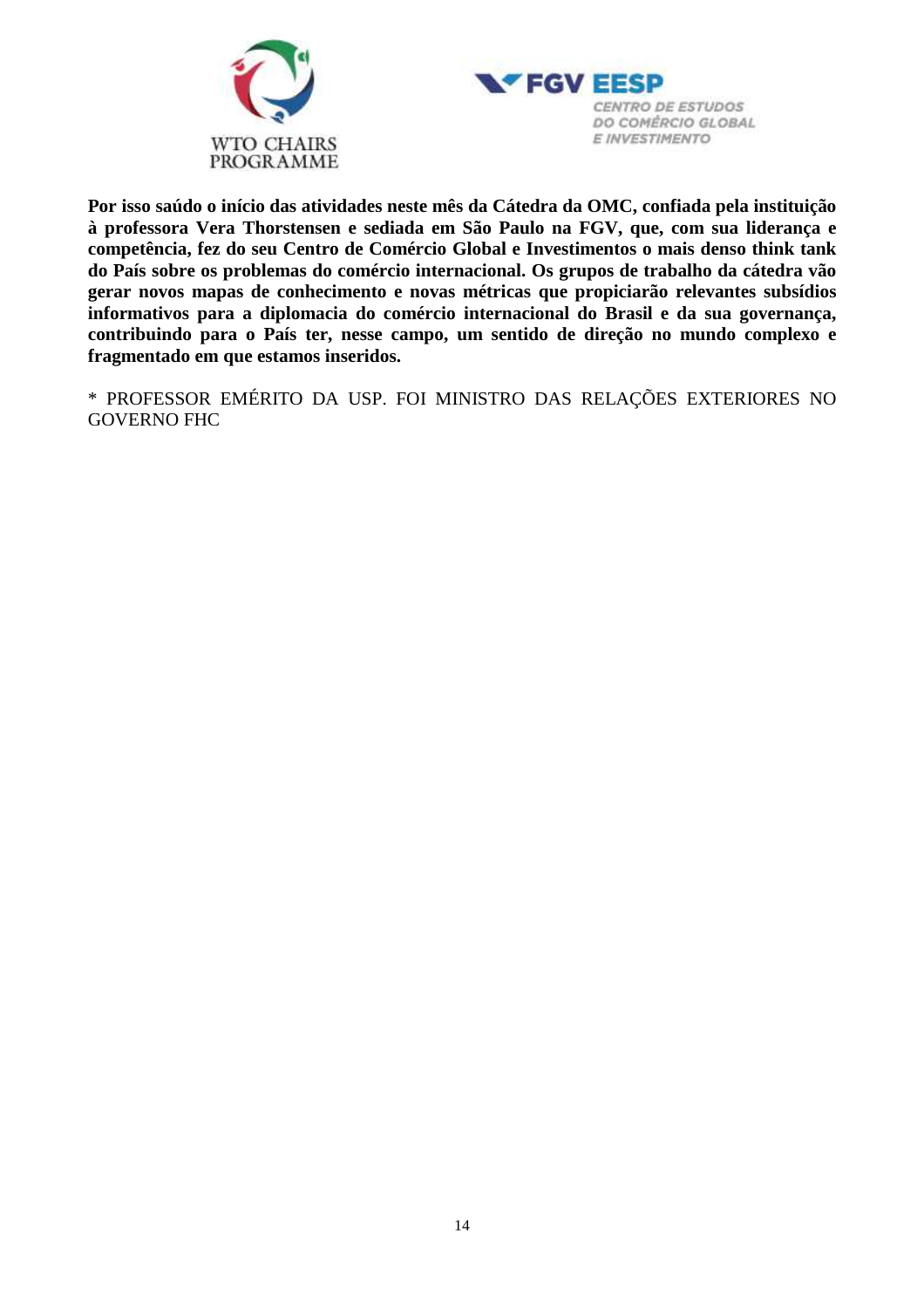



### **Mr. David Shark**  Deputy Director-General da OMC

# **The WTO and the Challenges Ahead**

## **Key note speech by WTO Deputy Director General David Shark**

### **5 December 2014**

It is a very great honour to be here today at the Getulio Vargas Foundation, Sao Paulo School of Economics to celebrate the formal launch of the new WTO Chair, which will be held by Professor Vera Thorstensen. I believe that this will support the continuation of the strong role that Brazil has played in the WTO for generations to come.

I am also very pleased to have been afforded this opportunity to spend time with this impressive audience today to exchange views on the challenges and opportunities facing the WTO. The issues under discussion in the WTO are not only of interest to the policy and decision makers, but very much so to the academic community which will produce today's research and tomorrow's leaders. Hence I welcome very much the presence of not only the leaders of Brazil and high level policymakers, but particularly the students in the audience. After all, we who work closely together within the multilateral trading system are just stewards who will one day, not so long from now, be turning over responsibility for it to the next generation.

Professor Thorstensen has requested that I talk about the WTO and the Challenges ahead. It is a good time for such reflection as the WTO took a big step forward last week, when the Members managed to unblock some key elements of the DDA negotiations, by agreeing on a package that will allow us to move forward on the Trade Facilitation Agreement, food security and the rest of the post-Bali agenda. The main challenge now is to put all the parts of the deal into effect and to develop a detailed roadmap to resolve the remaining issues of the DDA. I will come to that shortly, but let me first speak about two topical issues, each with their own challenges, that is Global Value Chains and regionalism.

### **Global Value Chains**

While theoretical papers on Global Value Chains only appeared since the mid-nineties, it is clear that value chains are not a new phenomenon but rather have roots that trace back a long time – arguably to ancient times. The notion of global value chains is now increasingly part of the international debates on how countries can better connect to international markets and generate income by adding value in the production process. The pace of development and depth of these value chains has thus grown increasingly important for the global economy and for the countries wanting to play a role in the global economy.

Although value chains have usually been thought of as a relationship between developed and developing countries, data show that developing countries are engaging in more value chain trade among themselves. While North-South value chain-based trade has remained stable, the share of trade in parts and components between developing countries increased from around 6 per cent of total trade in 1988 to almost 25 per cent in 2013.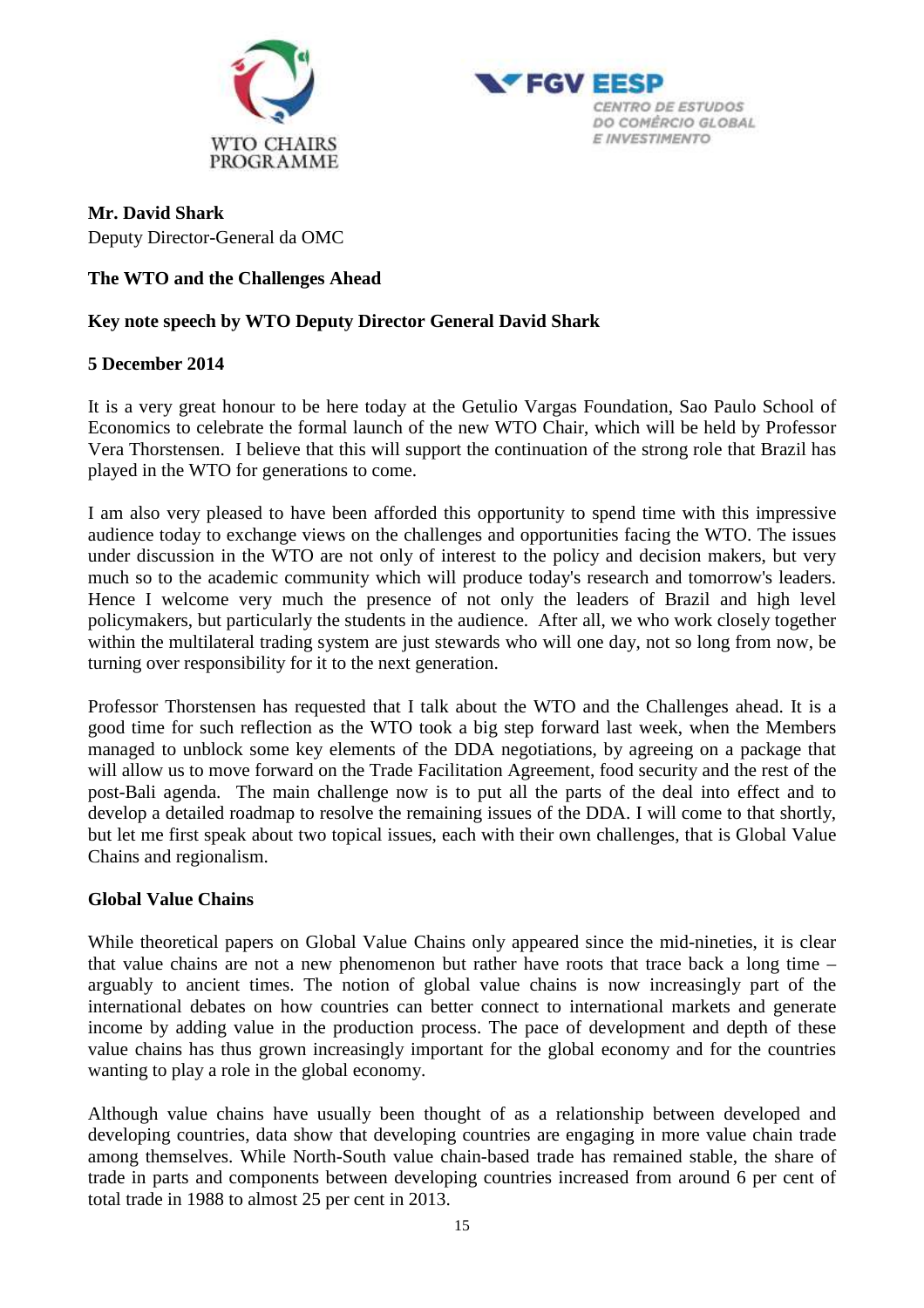



Looking at the basics, value chains are not about trade in goods but rather they are about trade in tasks. And 21st century globalisation is not about global trade anymore, it is about global manufacturing.

Supply chains are very dynamic. So, over time, with the right policies and actions countries can move up the value chain. In the early stage of value chains, only labour-intensive low-skill tasks were outsourced to developing countries. But with passing time, more service oriented tasks have been outsourced, starting with back-office type of business services.

More recently, product design and testing has been shared between the lead firm and its affiliate while Research and Development is also conducted in liaison with local research centres.

In the first stage of global manufacturing, assembly tasks were outsourced to low-wage countries like China and Mexico. This resulted in strong increases in the trade of intermediate goods (parts and components) while the final goods were ultimately consumed in developed economies.

Trade in intermediate goods represents more than 50% of world trade today (excluding fuels).

Over time, that high value-added segment of the value chain, such as R&D, product design or aftersale services, is increasingly performed by or in developing countries. This implies a higher trade in intermediate services (business services, in particular).

These developments generate social pressures through increased income inequalities. Highly skilled professionals have been able to leverage their comparative advantages through value chains, but demand for low-skill labour was already depressed in industrialised countries. Outsourcing is now affecting employees and sometime highly qualified staff (in IT services, for example).

At the same time, in developing countries, higher demand for skilled workers can increase wage and income differentials.

However, there are some mitigating factors at work. Outsourcing by lead firms helps in maintaining their competitiveness, keeping them in business and expanding their export capacity. In the process, a new middle class has been created in the countries participating in value chains. Those developing countries become an increasing source of demand for consumer goods. In a virtuous circle, this creates new market opportunity for industrialised countries.

So what prospects do value chains hold for the future?

Rising living standards in developing countries and the rapid spread of technological progress mean that labour-cost and productivity differentials will not be such a strong driver for global manufacturing. Value chains have contributed to the process by fostering productive investment in developing countries, and most FDI in developing countries is of the Green Field type, compared to North-North FDI where mergers and acquisitions predominate.

Perhaps more importantly, GVCs have accelerated the transfer of technology and know-how, improving the total factor productivity of the recipient economies.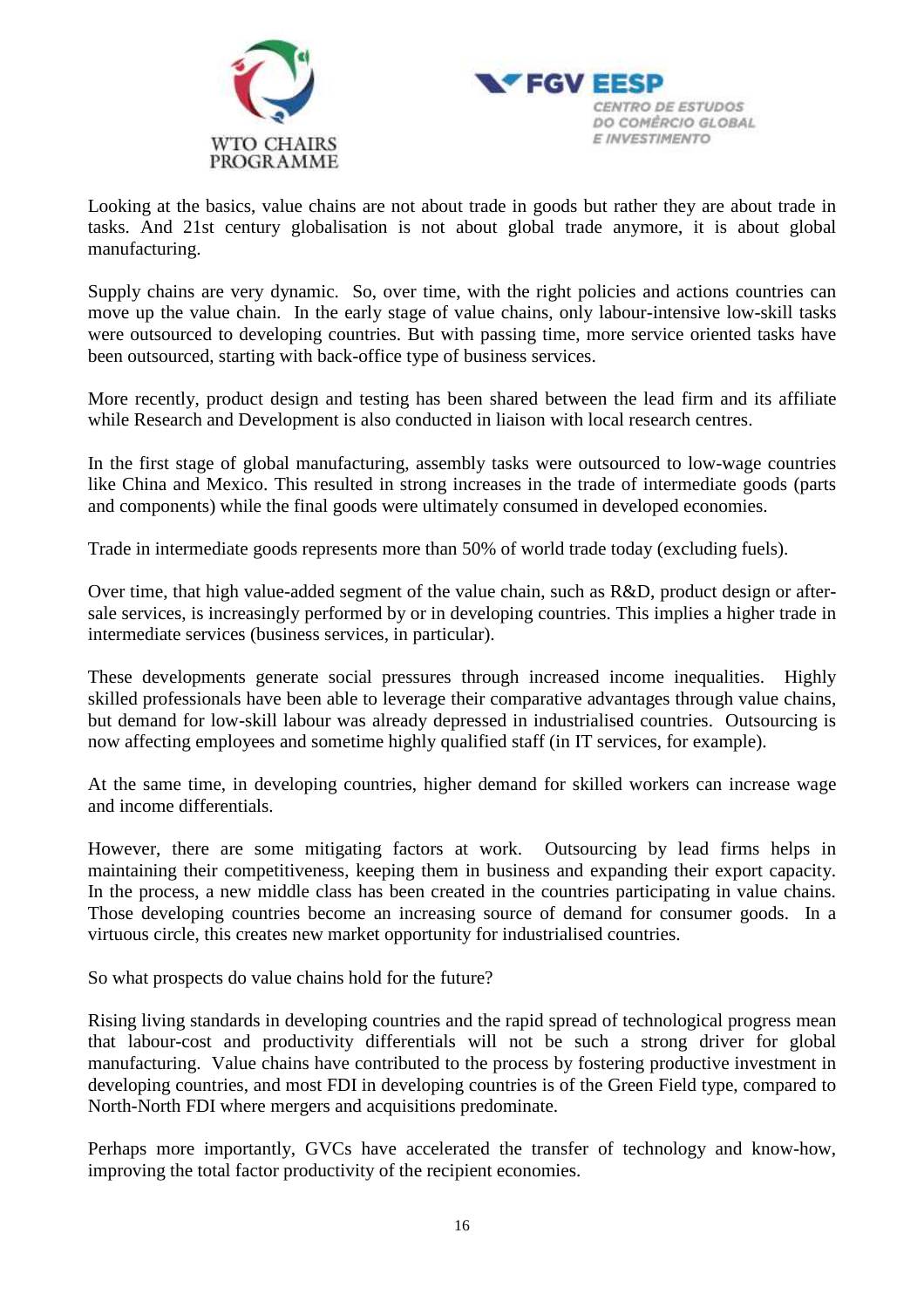



It must be acknowledged that many low-income countries – in Africa, in particular— are still in a marginal position and confront difficulties in diversifying their exports, either by joining value chains or by developing a competitive national industrial base. The question is why that is so and what explains that some continents are more fully linked to the global value chain than others?

Where does Brazil stand with regard to Global Value Chains? From a review of the literature it appears that Brazil is still not yet one of the main participants in GVCs, either at the global level or at the regional level. According to a recent study published by the Inter-American Development Bank, Brazil seems to be more active in Global Value Chains (GVCs) which are based on what is referred to by economists as 'forward linkages' than on 'backward linkages', though even for the former many other countries in the region have a higher involvement. Forward linkages refers to the notion of goods and/or services produced in Brazil which are then used in other countries as inputs into their production process and find their way in the exports of those countries. The notion of backwards linkages refers to the use of inputs of goods or services produced in other countries in the production process in Brazil which are then exported.

The size of Brazil and its endowment in natural resources automatically lead its participation in GVCs towards the supply of commodities (agriculture, mining) and of intermediate products (chemicals & minerals, basic metals). At the same time, Brazil also participates with processed products and services in GVCs. Typically, large economies such as Brazil have a higher participation in forward GVCs as they have a larger availability of domestic supply of inputs and intermediate goods.

Hence one could argue that Brazil faces both challenges and opportunities. Questions that would need to be addressed include what would be the best products for Brazil to participate in GVCs? Which services and which sectors? Which are the partners it needs to focus on, or those the ones in the region or should other opportunities world-wide be explored? These are hard questions for anyone to answer but are essential in ensuring that Brazil can create higher added value and benefit from it.

This is certainly an area where the Academics will have a critical role to play by analysing the issues and coming up with recommendations taking into account the particular situation and profile of Brazil and its comparative advantage.

Also, I would like to bring to your attention that the GVCs gets special attention under one of the flagship programmes conducted between the WTO and partner agencies that are part of the Aid for Trade Dialogue,. Practical solutions are being considered to address the issues and the next years fifth Global Review for Aid for Trade will again provide for an opportunity to debate the issues.

One of the many recommendations made in addressing the GVCs is for countries to focus on education, building infrastructure and creating a good business environment. Developing services industries can also assist, given the central role that they play in value chains. Finally, Trade Facilitation also plays an important role in becoming a more attractive place to locate links to supply chains. However, I think it is important that this issue be looked at in a holistic and comprehensive manner. I encourage the academics to look at these issues more closely. You may also find inspiration in the studies undertaken by some of the WTO Chairs that the WTO has worked with in the initial phase of Chairs programme and who have addressed the issue of GVCs in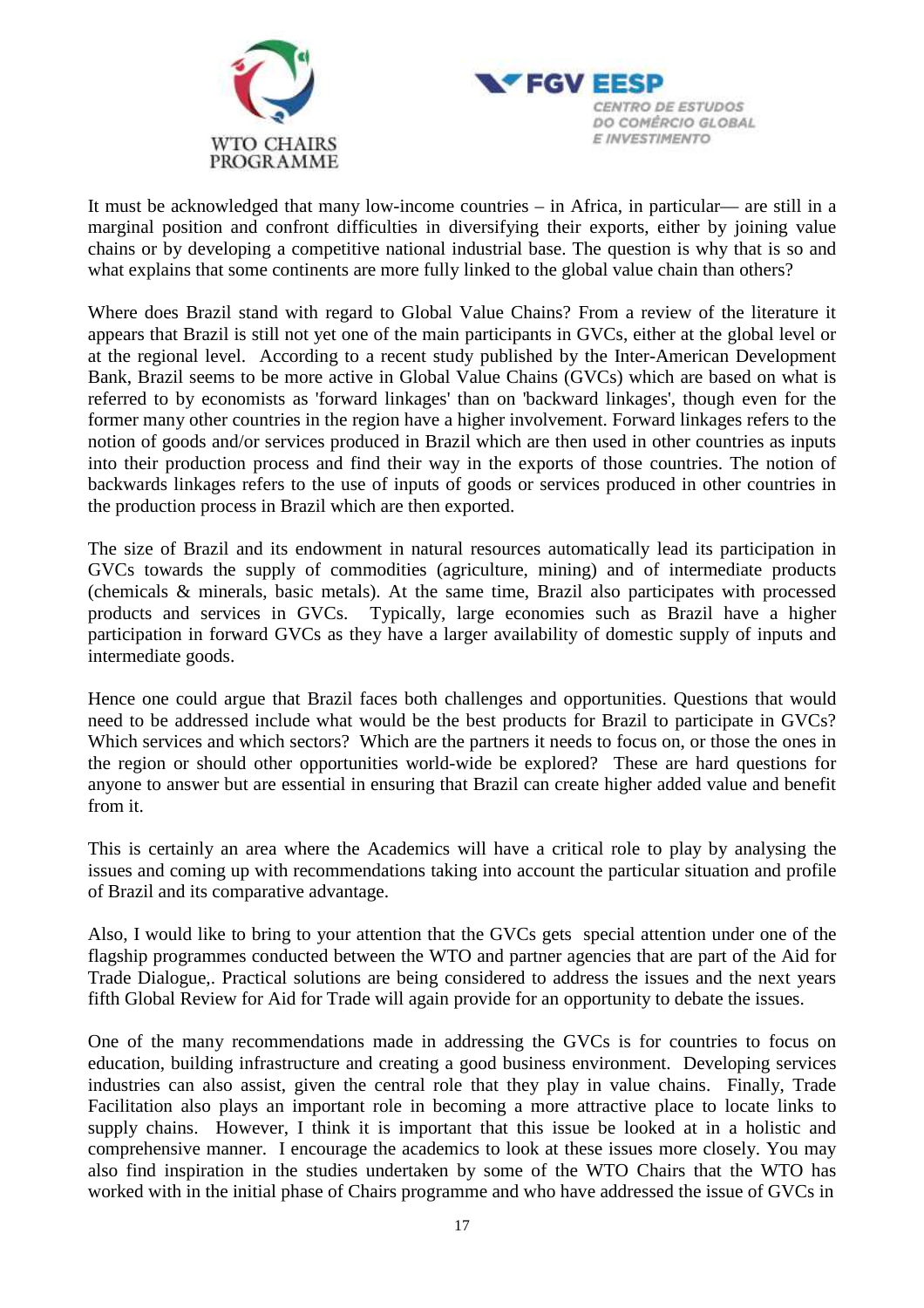



the national and regional context. I will come back to the Chairs later today, but already would like to mention the book that was prepared in that regard and entitled 'connecting to global markets, challenges and opportunities, case studies prepared by WTO Chairs'.

### **Regionalism and Multilateralism**

I would now like to take a few moments to talk about the relationship between regionalism and multilateralism. With all the talk these days about regional and mega-regional trade negotiations one might wonder if these negotiations are supplanting the multilateral trading system. This is clearly not the case.

To begin with, it is important to understand that the different tracks of trade negotiations regional, plurilateral and multilateral — are not mutually exclusive. Rather, they are symbiotic they have to exist together.

The multilateral trading system, first in the form of the GATT and now in the form of the WTO, has coexisted and benefited from other trade initiatives since its very inception. This is reflected in the fact that from the very beginning there have been specific rules under the GATT/WTO providing scope for such agreements.

The fact that some of the regional trade agreements currently under negotiation involve participants that account for a large share of global trade is not unique either. In the past we have witnessed the formation and expansion of very large preferential arrangements such as the European Union and the creation of the NAFTA with no detriment to the multilateral trading system. Indeed, the EU and the NAFTA partners, but also Mercosur and its Members, are very active and constructive members of the WTO and played an important part in reaching the recent deal in Bali.

But there are some issues which regional trade agreements simply cannot begin to tackle — and which can only be dealt with in the multilateral system.

For instance, farming or fisheries subsidies, or disciplines on trade remedies such as the application of antidumping or countervailing duties, are more naturally and efficiently regulated under a multilateral framework than under bilateral deals.

The same applies to financial or telecoms regulations which cannot readily be liberalized for just one trade partner — so it is best to negotiate services trade-offs globally in the WTO.

In addition, many of the deals currently being discussed ignore the most important and dynamic frontier of international trade: the big emerging players. The emergence of these new players is one of the central facets of the evolution currently taking place in global trade and global governance mechanisms. The multilateral system is the only system that can truly and adequately respond to this evolution, and to the challenges that are appearing on several fronts.

The simple fact is that none of the big challenges facing world trade today can be solved outside the global system. They are global problems demanding global solutions.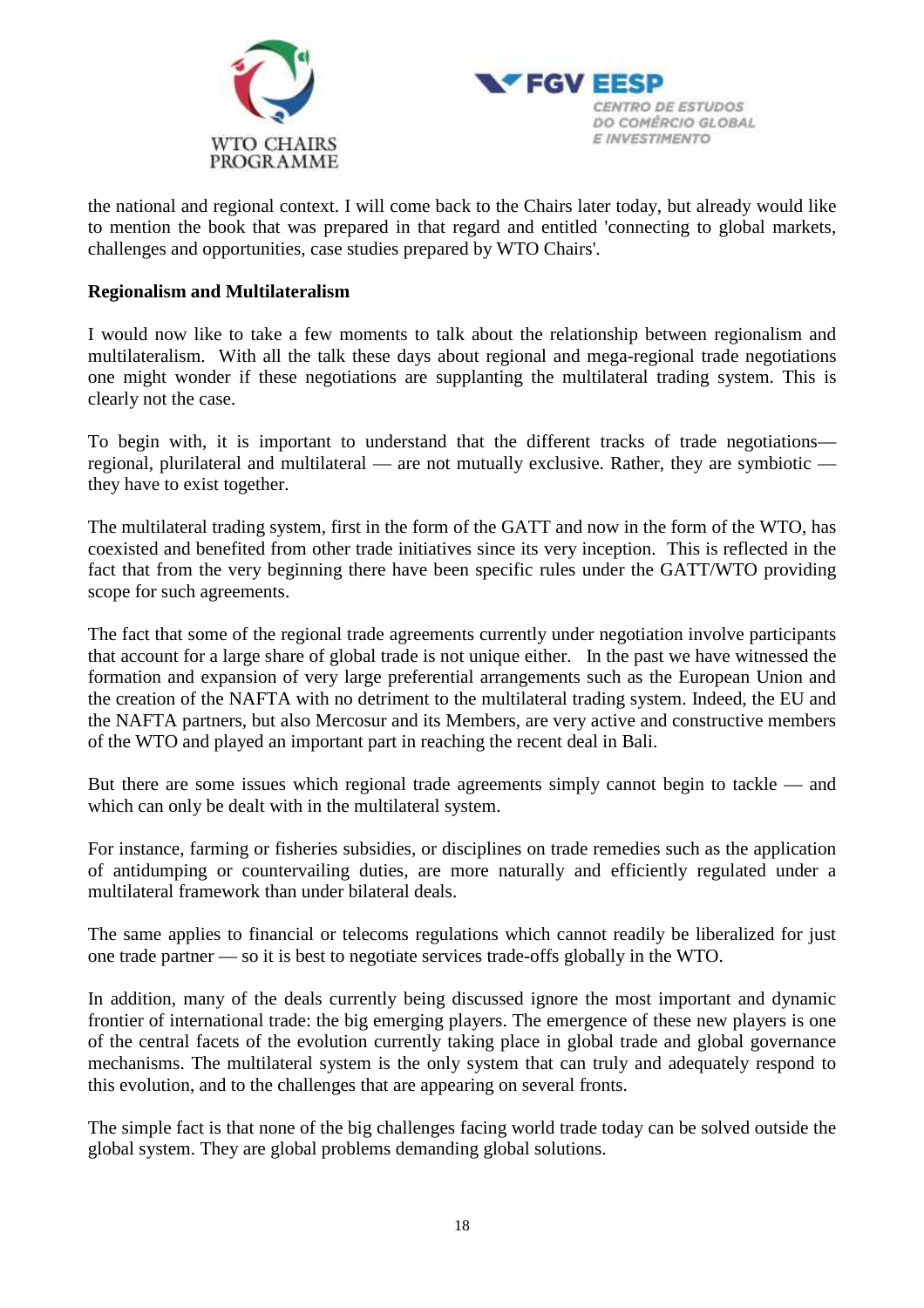



Of course, it's not enough to point to the limits of RTAs. We need to ensure the health and vibrancy of the multilateral trading system, including its viability as a forum for multilateral negotiations.

So let's look at the WTO. To begin with it is much more than a negotiating forum. In describing the WTO, many use the analogy of the three legged stool. Negotiations are just one leg. The others are: (1) the implementation and monitoring of the large body on international trade rules that we already have in place and (2) dispute settlement.

With regard to implementation and monitoring, the WTO has a plethora of Councils and Committees where Members meet regularly to review implementation of each of the WTO agreements and discuss matters of concern. These bodies review national implementing legislation, review specific actions by Members of relevance to the agreements, provide a forum for raising specific concerns and offer an opportunity to identify and consider how best to address emerging issues.

This implementation and monitoring function played a particularly important role in the aftermath of the financial crisis. At the urging of G-20 Leaders, the WTO Secretariat engaged in intensive monitoring, preparing over 20 periodic reports on the actions taken by Members in response to the crisis and Members have met regularly to review the situation. Through this process of transparency and peer pressure, the WTO has been able to help Members resist pressure for protectionist actions that could have led to a downward spiral that would have greatly amplified the effects of the financial crisis on the global economy.

Turning to the second leg, the WTO's dispute settlement system is undoubtedly one of the most fully developed systems in the world of multilateral institutions. Through this system, Members, whether large or small, can seek a resolution if they believe their rights under the WTO agreements are not being honoured. Members have demonstrated their confidence in the WTO's dispute settlement procedures by their active use of them. Since the inception of the WTO 486 cases have been taken to dispute settlement with 12 of those cases initiated in 2014 alone. The importance of this second leg is recognized in very practical terms by Brazil as it is amongst the top users of the system. And the number of WTO disputes actually understates the impact of the WTO system since having an effective system of dispute settlement is a strong deterrent to the kinds of behaviour that give rise to disputes in the first place.

It not only is a user of the system but also contributes to it in a significant way and not only through the cases it has been involved in as a WTO Member but also by providing its knowledge and expertise of WTO law in some of the cases. Brazil has actively contributed to the work of the Appellate Body, providing one of the seven "judges" deciding on the resolution of cases when they are brought to the appeal phase. Mr. Luiz Olavo Baptista was a member of the Appellate Body during two mandates (8 years) between 2001 and 2009 and he was the chair of this Body in 2008. I would like to take this opportunity to recognize his important contributions to the system.

None of this diminishes the importance of the third leg, the negotiating leg. In point of fact, the metaphor of the three legged stool is meant to convey that all three legs must be strong for the future of the WTO to rest securely. As former WTO Appellate Body member David Unterhalter noted in his farewell remarks in stepping down from the Appellate Body, "Adjudication is robust when it lives in a dynamic relationship with legislative competence. If too much rests upon dispute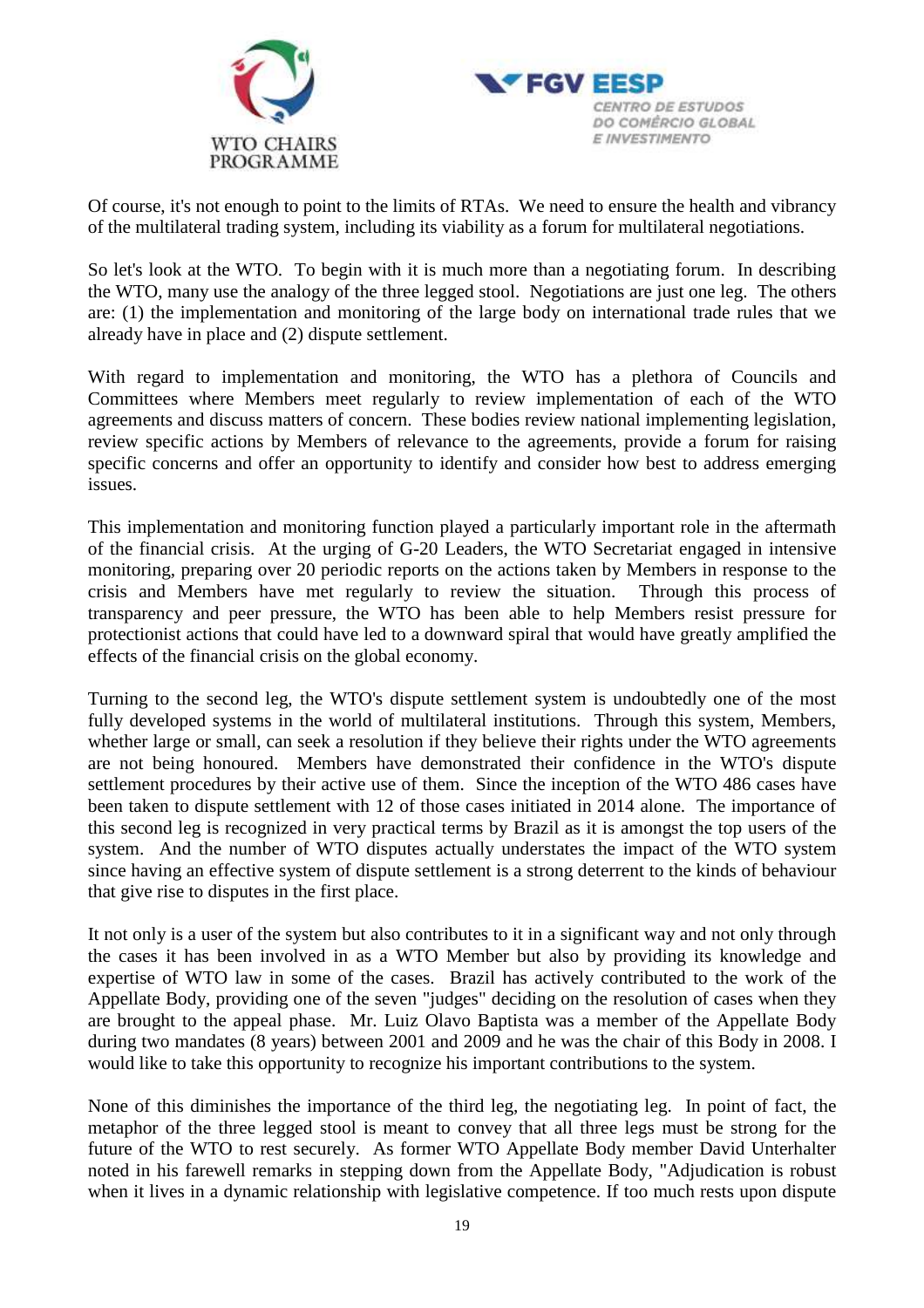



settlement, the system gets out of kilter, and the atrophy of one part of the system ultimately takes hold of everything else."

So while accepting all of what I have just described regarding the other two pillars, it is critical that we maintain and build on the WTO's role as a forum for international trade negotiations.

At Bali, WTO Members concluded important agreements on Trade Facilitation, Agriculture and Development. The Petersen Institute says the Trade Facilitation deal will generate close to \$1 trillion in economic gains. The OECD says the economic gains will be closer to \$400 billion. Either way, we are looking at very sizeable, and much needed, gains for the global economy.

The agreements at Bali were important in their own right but they were also important as a boost to efforts to conclude the rest of the Doha Negotiations.

As you know, we subsequently ran into difficulties in implementing the Bali package but just last week WTO Members found a way out of this impasse. This means we can now move forward not only on Trade Facilitation but on all fronts. At the national level this means starting the important process of ratifying the Trade Facilitation Agreement. Two thirds of members must deposit their instruments of acceptance for the agreement to come into force. At the multilateral level this includes both work on implementing the decisions taken at Bali and developing a detailed roadmap to conclude the remainder of the Doha issues. Members have set a deadline of July 2015 to complete this roadmap.

So, we are back on track but there is still a great deal of important work before us. On Doha we need to find a way forward in the key areas of agriculture, industrial market access and services. This will require a great deal of flexibility and creative thinking by WTO Members. The obstacles that have bedevilled the negotiations are well known. We now have to find pathways to overcome them.

Last week's decisions demonstrated a renewed commitment to the multilateral system on the part of WTO Members and willingness to compromise. This provides some cause for optimism.

But WTO Members also have to consider how we can perform more effectively. As Director-General Azevedo said just last week, "…we can't wait another two decades to deliver further multilateral outcomes. We have to think about how we can operate in a more efficient way."

Thank you very much for your attention.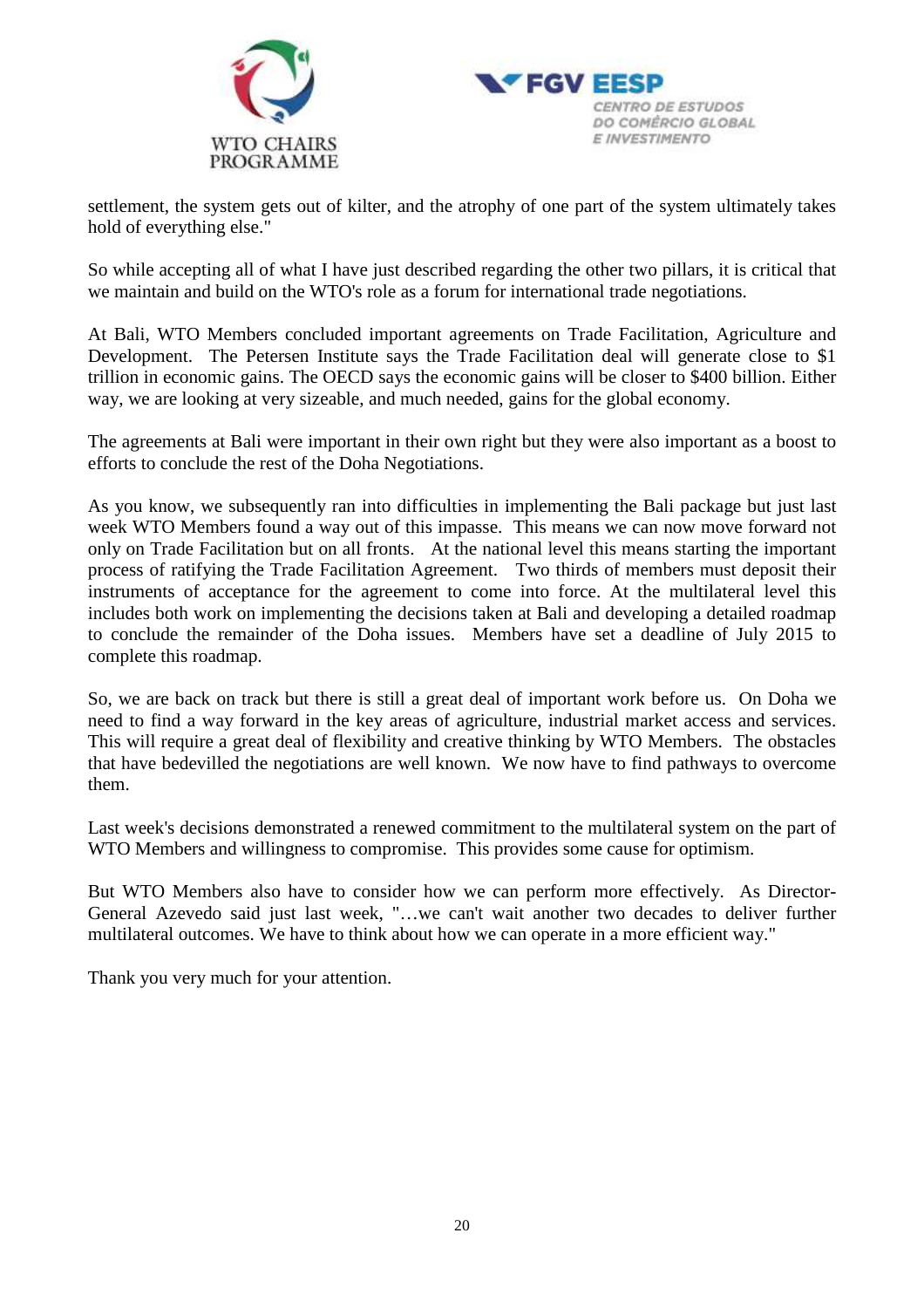



### **Mr. David Shark**

Deputy Director-General da OMC

# **Launching of the WTO Chair<sup>5</sup>**

Dean of the School of Economics, Getulio Vargas Foundation, Professor Vera Thorstensen, Excellencies, Professors, Ladies and Gentlemen,

Today I have the honour and great pleasure to officially launch, on behalf of the WTO's Director-General, Mr Roberto Azevêdo, the WTO Chairs Programme at the Getulio Vargas Foundation, Sao Paulo School of Economics. Not only is the WTO Chairs Programme one of the WTO's flagship products in terms of trade capacity building, it is an effective way to reach out to the academic community and develop links between academia and the policy world.

The launch is particularly timely as the WTO has just navigated an important crossroads with a major breakthrough in the DDA negotiations, following the solution found on the important issue of food security, which has unblocked the stalemate with regard to Trade Facilitation. The WTO Members are now committed to proceed on all the elements of the Bali outcome, which is excellent news. While this latest development is of critical importance in itself, it also opens the gate towards developing a work programme on the remaining outstanding issues of the DDA and for which a new timeline has been established. I will of course come back to this a bit later.

The WTO Chairs Programme is part of the technical assistance and training programme that the WTO delivers with a view to enhancing the quality and level of participation of developing countries in the multilateral trading system and their ability to benefit from it. This will help in disseminating and strengthening analytical capacities for formulating sound trade and economic policies based on empirical evidence. Academic institutions can and have contributed to raising awareness on trade issues and to strengthening the knowledge base for effective decision-making.

The Chair at the Getulio Vargas Foundation, Sao Paulo School of Economics is one of the only seven WTO Chairs awarded in 2014, through a highly competitive selection process. The WTO Secretariat received 77 proposals including from several other very qualified Brazilian academic institutions and was assisted in the selection by an external Advisory Board comprising 20 academics, who act as advisors to the Chairs Programme. I therefore want to congratulate Professor Vera Thorstensen as the new Chair-holder and the WTO looks forward working very closely with her and her team. Professor Thorstensen is well known in Geneva for her ideas, initiatives and the energy with which she defends policy issues, as well as for her academic rigour. She will be a real asset to the Chairs programme.

The establishment of the WTO Chair at the Getulio Vargas Foundation is a clear recognition of the commitment of the academic community in Brazil, which plays a vital role in educating, training and analysing matters related to trade policy and international trade, not only at the national level but also at the regional and international level. The Getulio Vargas Foundation, according to the Global Think Tanks Index produced by Pennsylvania University in 2013 was ranked one of the top

 5 O discurso pode ser encontrado na sua totalidade aqui: **DDG Shark awards WTo Chair to Getulio Vargas Foundation,, Sao Paulo School of Economics .** WTO, 5 December 2014. Disponível em: <http://www.wto.org/english/news\_e/news14\_e/chair\_05dec14\_e.htm> (acesso em 11 de dezembro de 2014).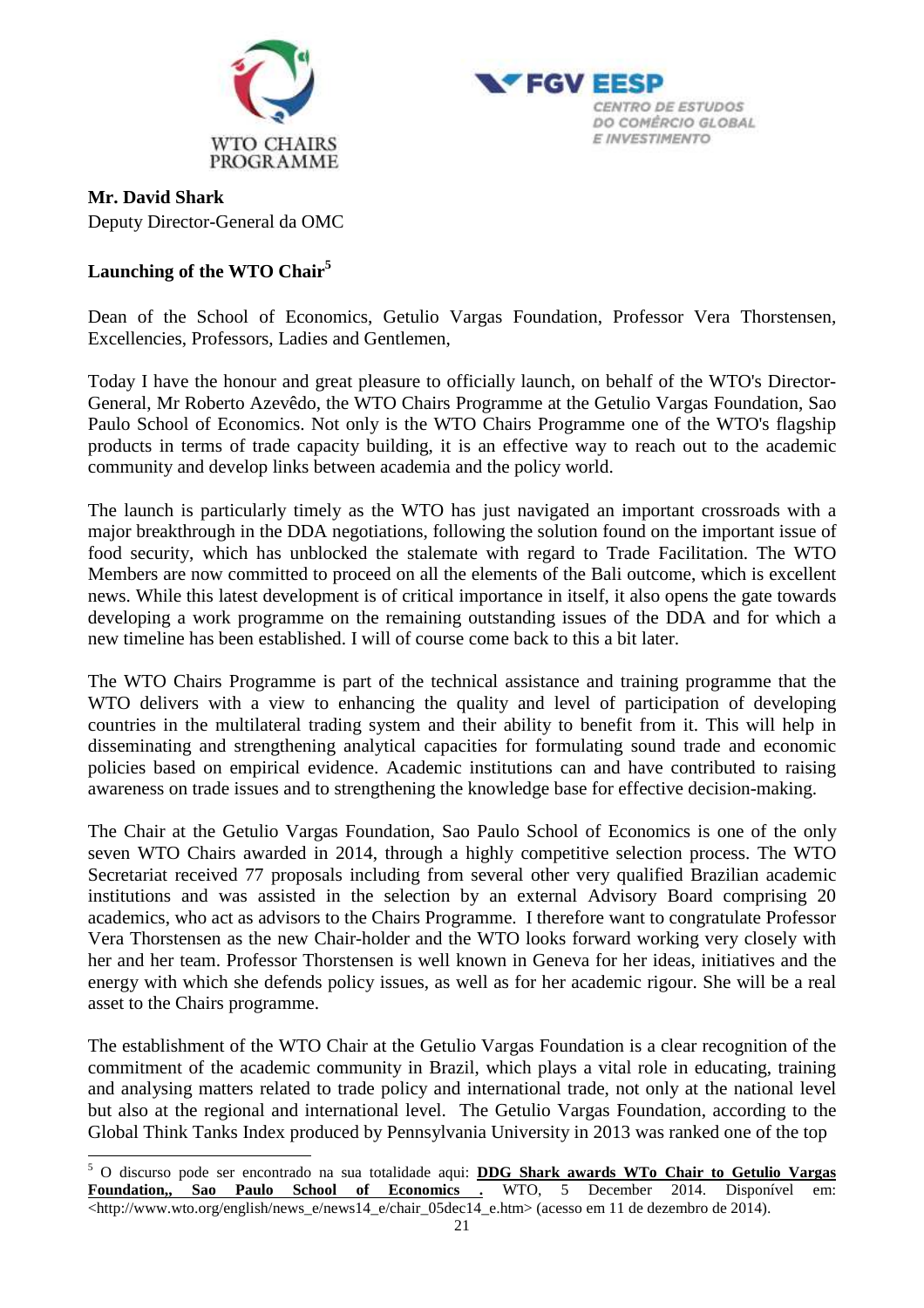



25 think tanks in the world and the top think tank in Central and South America. Hence, the Getulio Vargas Foundation is a well-known and respected centre of excellence with first class researchers and strong links to the policy community. Hence, we very much look forward to closely cooperating with the Foundation and more broadly with the Sao Paulo School of Economics. Also, we value the Chair's preparedness to work closely with the other academic institutions, both in Brazil and in the region, which also have much to offer in terms of knowledge and skills.

The Getulio Vargas Foundation joins an already existing network of WTO Chairs established in Phase I of the WTO Chairs Programme, which was launched in 2010, bringing the total number of chairs around the globe to 21. In Latin America and the Caribbean there are now five Chairs including in Argentina, Chile, Mexico and Barbados. The WTO encourages strong co-operation and interaction between the Chairs in the region, and more broadly, in terms of sharing knowledge, skills and experience so as to build and encourage new synergies.

The WTO Chairs Programme provides financial support to beneficiary institutions for a period of four years. It facilitates continuous interaction between these institutions and other think-tanks and academic institutions across the world. Phase II of the Chairs Programme is funded for the next four years (2014-2017) by the Netherlands. The WTO is very grateful for this generosity, which will allow us to pursue the goals and objectives of the Programme.

The role of academic institutions is essential in creating capacity at home through local academic and training programmes. The WTO Chairs Programme has three main pillars: curriculum development, research and outreach. The aim of the programme is to support academic institutions by associating individual scholars from developing countries in course preparation, teaching, and undertaking research and outreach activities. Joint capacity building efforts undertaken by the WTO and the academic institutions enhance both the capacity of the WTO and the academic institutions to train government officials as well as students. The students may one day become government officials. It also contributes to the development of WTO-related curricula in academic institutions of higher learning, and promotes WTO-relevant research intended to strengthen national and regional negotiating capacity.

The Chairs Programme contributes to building a world-wide network of academic and research institutions, sharing knowledge, experience, good practices and pedagogical material between the chairs. The process of interaction by the Chair will involve students, civil society and other stakeholders to develop a deeper understanding of trade policy issues, disseminate research and information, promote discussion on international trade and trade cooperation, and provide analytical input into the formulation and implementation of trade policy. This is what we have already begun today with the lectures given this morning. The WTO Secretariat stands ready to provide its expertise and advice in the course of the next four years.

The WTO wants to promote research on WTO-related issues by young economists, and to reinforce the relationship between the WTO and the academic community both at the national and regional level. Your Chair's input will be of critical importance in the formulation and implementation of Brazil's trade policy.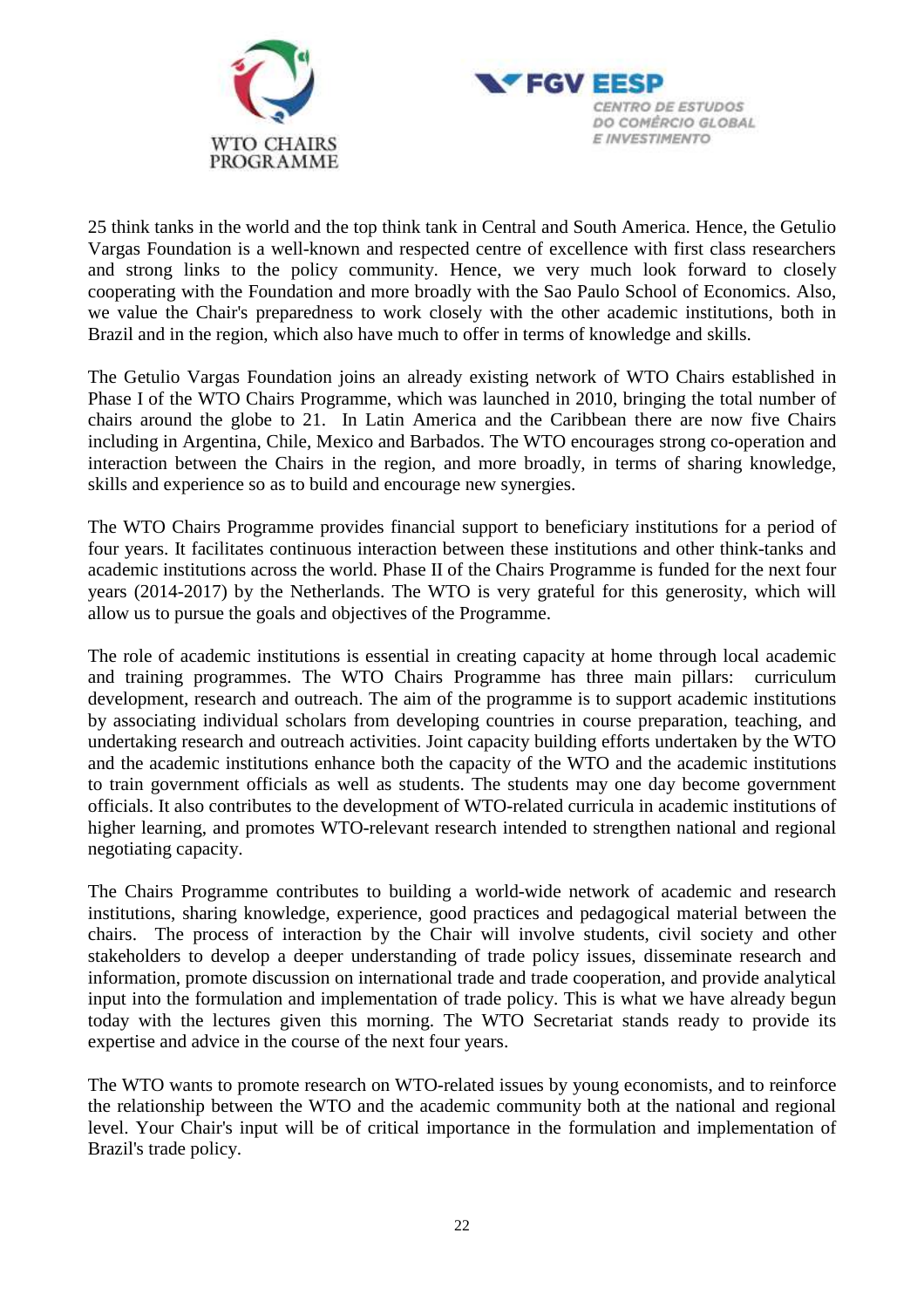



I would like to acknowledge the leadership role that Brazil played in the creation of the WTO and which it has continued to play over the almost 20 years since then. This is reflected in many ways, including the fact that Brazil has provided the first Director-General from Latin America as well as a former Chair of the Appellate Body. Brazil has also played a key role in the WTO though its leadership of the WTO's G-20 Group which has played a critical role in the WTO's negotiations on agriculture. Let me also pay tribute to some of the former Brazilian Ambassadors who are present here today, including Professor Celso Lafer, Ambassador Luiz Felipe de Seixas Correa and Ambassador Clodoaldo Hugueney. They have all played a significant lead role in advancing the multilateral trade agenda during their postings in Geneva.

A major effort at the WTO to enhance opportunities for all is the Doha Round of trade negotiations which aims to substantially improve the multilateral trading system and Brazil has played a key role in these negotiations. Work on the negotiations progressed significantly late last year with major outcomes at the ninth Ministerial Conference held in Bali, including specific and tangible results in certain areas of agriculture and development as well as for trade facilitation. Indeed, the Conference result on trade facilitation is the first multilateral trade agreement since the creation of the WTO. The results achieved in Bali were not only important in their own right but were also important in building momentum to complete the Doha Round negotiations as a whole.

As you know just last week WTO Members found a way out of an impasse that had been holding up work since this past July so Members can now move forward not only on Trade Facilitation but on all fronts. Members agreed that work will resume immediately and that they will engage constructively on the implementation of all the Bali Ministerial Decisions, including the work programme on the remaining DDA issues. As Director-General Azevêdo stated at that meeting, by taking this action "We have put our negotiations back on track".

The importance of this work was underlined by the WTO's latest downward revision of global growth estimates which also pointed to important downside risks. These downward revisions are also confirmed by the IMF, which now foreshadows lower economic growth rates. In these circumstances one cannot stress enough the importance of keeping protectionist pressures in check, as was stated at the most recent G-20 meeting in Australia and moving forward on the Doha negotiations.

Allow me to make a few observations with respect to Brazil as a key player in international trade. With a population of nearly 200 million inhabitants and a GDP of 2.3 USD trillion, Brazil is the largest country and most important economy in Latin America and the Caribbean today. Brazil's economic activities are increasingly being diversified and it has a strong emerging services sector, which accounts for some 60% of its GDP and provides a huge potential for economic growth and development. Brazil takes an active interest in the agriculture sector, as a coordinator of the WTO's G-20 as well as in the manufacturing sector, which provides a locus for stimulating the growth of other activities, such as services, and achieving employment creation and economic empowerment.

It is well known that international trade supports the domestic diversification process and increases value added in agricultural and industrial production. Brazil seeks to achieve these objectives together with creating more employment and generating income and investment in the services sector, building on its rich potential resulting from technological progress and innovation.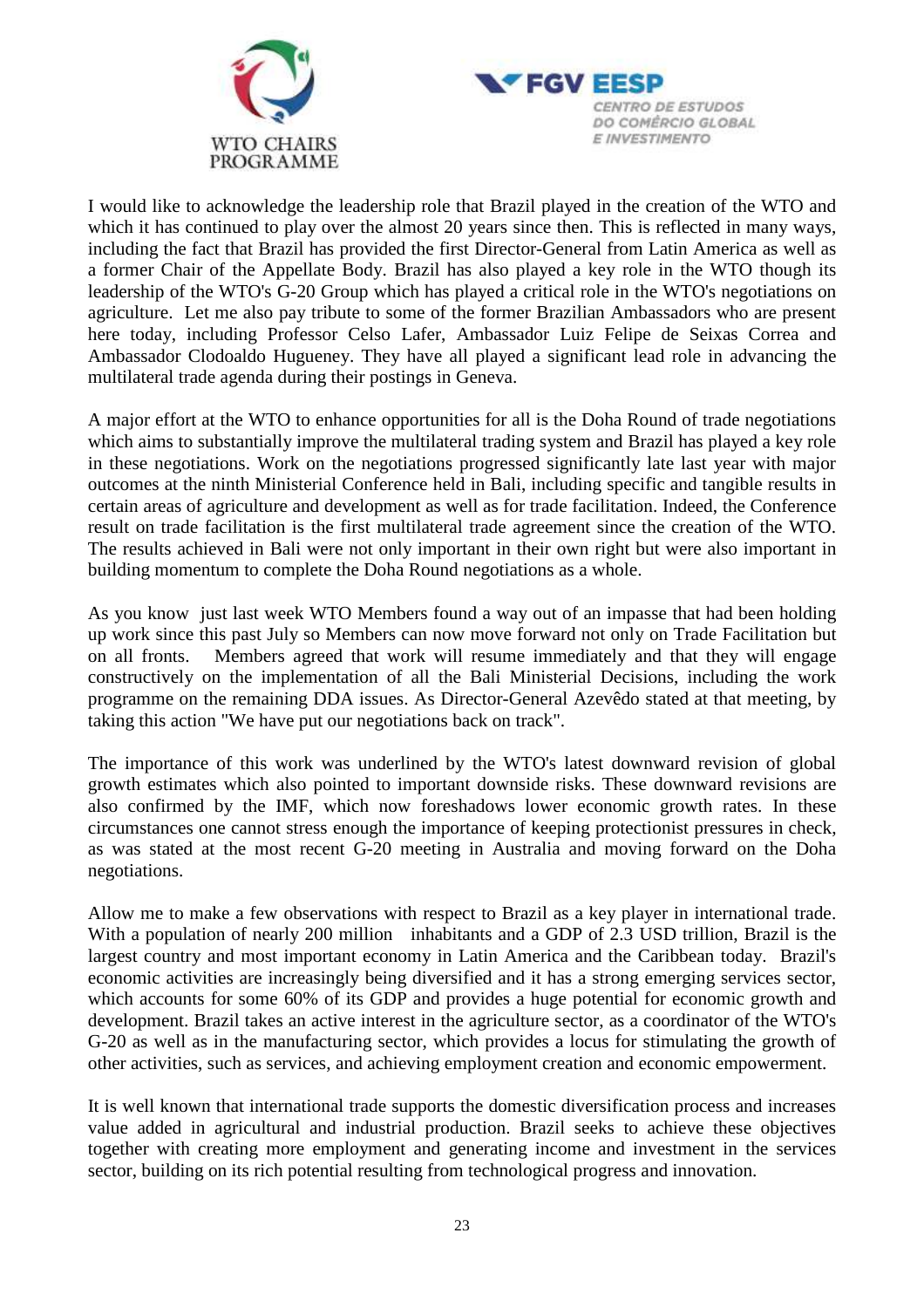



I commend Brazil for strides taken to integrate into several global value chains. The result of a fuller integration into Global Value Chains should lead to raising economic growth, improving production capacities in agriculture, manufacturing and service sectors, diversifying domestic production and skill patterns, and deepening the coverage of higher-value added activities.

The WTO's last Trade Policy Review of Brazil, which was done last year, confirmed many of the trends discussed earlier. Brazil was strongly commended for having weathered the global economic crisis, largely due to sound macroeconomic policies. Brazil was particularly praised for the progress made in further diversification of its trade. At the same time Members pointed out that Brazil faces some critical challenges linked to a global economic slowdown and which may be of interest for the academic community and more specifically the Getulio Vargas Foundation to conduct research and make policy recommendations.

Allow me to say a few words on the role of academic institutions in the Aid for Trade initiative, which is co-ordinated by the WTO to help implement demand driven projects for enhancing capacities and addressing domestic supply constraints to efficiently engage in international trade. We have conducted a total of four Aid for Trade global reviews, the latest having taken place in July 2013. The next review is scheduled for 2015 and we are now working closely with the Chairs in preparing inputs for the next review.

The WTO chairs, with the support of the WTO Secretariat, already made an important contribution to that event last year, which resulted in a publication containing the research work produced by the chairs and entitled 'Connecting to Global Markets - Challenges and Opportunities: Case studies presented by WTO Chair-holders'. This book was officially launched by WTO Director-General, Mr Roberto Azevêdo, who, in launching it on 11 February 2014, said: "By demonstrating the contribution that the academic community can make to policymaking, this book makes a powerful case for the WTO Chairs Programme itself. It shows the value of building this academic capacity in developing countries, where it can sometimes be in short supply."

He underscored that the clearest message is just how much academics can contribute to policymaking in developing countries. Academics are in a position to approach issues with a breadth and depth of analysis which is simply not a practical possibility for many others. Academics have space to consider changes in the global economy so they can identify not only today's challenges and opportunities, but also those of tomorrow. They are not bound by the silos of specific responsibilities which can exist in government therefore enabling them to take a broader view of holistic issues like economic welfare.

Freedom from day-to-day policy-making means they are better placed than many to take the long view, an essential virtue for those dealing with economic development, which as we all know is not achieved overnight. And they can assist policymakers by employing or creating more precise methods to measure the impacts of their policies and programmes. As did the WTO DG at the launch of the book, I would like to again paraphrase Lord Kelvin, who made valuable contributions to numerous fields of science: "If you cannot measure it, you cannot improve it."

Therefore, I have great pleasure, on behalf of Director-General Azevêdo, to award a WTO Chair to the Getulio Vargas Foundation, Sao Paulo School of Economics.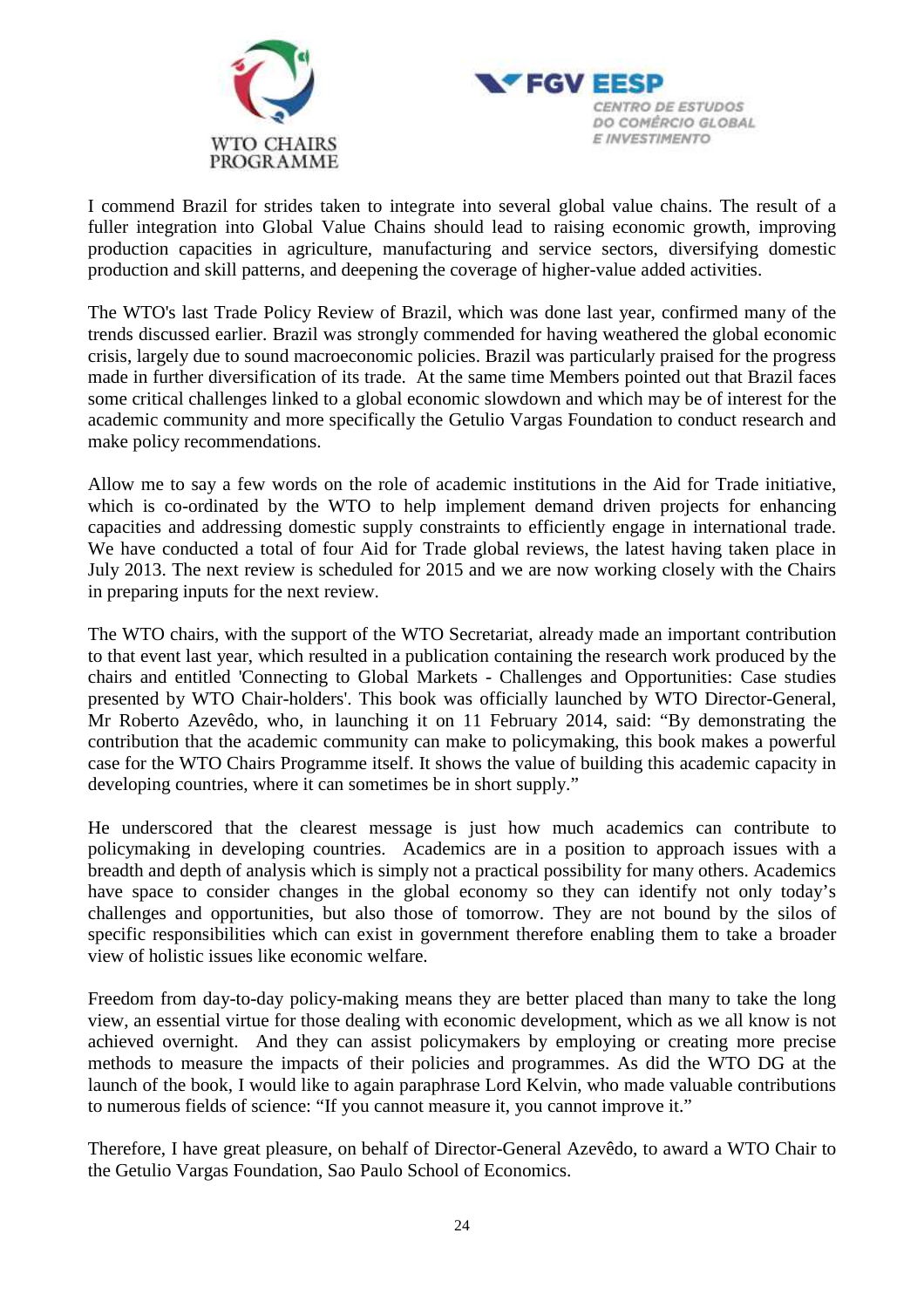



We look forward to a strong collaborative and mutually beneficial relationship with your institution and with Professor Thorstensen and her team.

Thank you for your attention.

# **Ambassador Clodoaldo Hugueney**

Former Ambassador of Brazil to the WTO

## **Why the WTO is important to Brazil**

# **O FUTURO DA OMC**

Tentar olhar para o futuro da OMC no momento atual não é tarefa fácil, pois a conjuntura é negativa e as transformações estruturais em curso profundas e complexas. Estamos simplesmente em frente de um processo de desestruturação do ordenamento internacional montado no pós-guerra e diante da incapacidade de desenhar novas regras e instituições que deem resposta aos desafios do século XXI. Trata-se de uma crise sistêmica que abarca as formas de regulação da economia, da política e das relações internacionais. Esse será um período longo de transição e o porto final ao qual chegaremos é incerto.

A conjuntura atual está marcada pela incerteza com relação aos rumos da economia global. Mesmo nos EUA, onde os sinais de recuperação são mais positivos, ainda existem interrogações importantes na área econômica, mas não só nela como mostram as análises sobre as vicissitudes do sistema político e sobre as respostas às crises externas. Na Europa e no Japão o panorama na área econômica é muito mais preocupante. Nos países emergentes e no mundo em desenvolvimento, em geral, as taxas de crescimento estão arrefecendo mostrando que numa economia globalizada não há ilhas isoladas de prosperidade. Na própria China, que hoje responde por cerca de 30% do crescimento mundial, os desafios para levar adiante as reformas e sustentar taxas de crescimento da ordem de 7% são crescentes.

Assiste-se a um deslocamento do poder econômico, que antecede a crise, mas foi por ela acelerado. Esse deslocamento tem uma dimensão Norte-Sul, com os países em desenvolvimento concentrando hoje uma percentagem crescente do PIB e do comércio mundiais, com fluxos crescentes de comércio e investimento entre eles, e uma dimensão Leste-Oeste, com a região do Pacífico suplantando o Atlântico como centro e motor da globalização. Nessas condições, vemos o crescimento de forças favoráveis a uma redistribuição do poder e forças que se contrapõem e tentam preservar a ordem vigente.

O que vem ocorrendo na OMC é um episódio menor desse roteiro maior em desdobramento. As dificuldades em concluir a Rodada de Doha estavam presentes em seu nascimento e no DDA, que dava a impressão de que se assistiria a uma profunda transformação na organização no sentido de um processo decisório mais equilibrado e transparente e de uma abordagem dos temas de desenvolvimento não como exceções, mas como princípios centrais, e uma integração da agricultura nas disciplinas da OMC. Como toda transformação importante ela passou por avanços e retrocessos: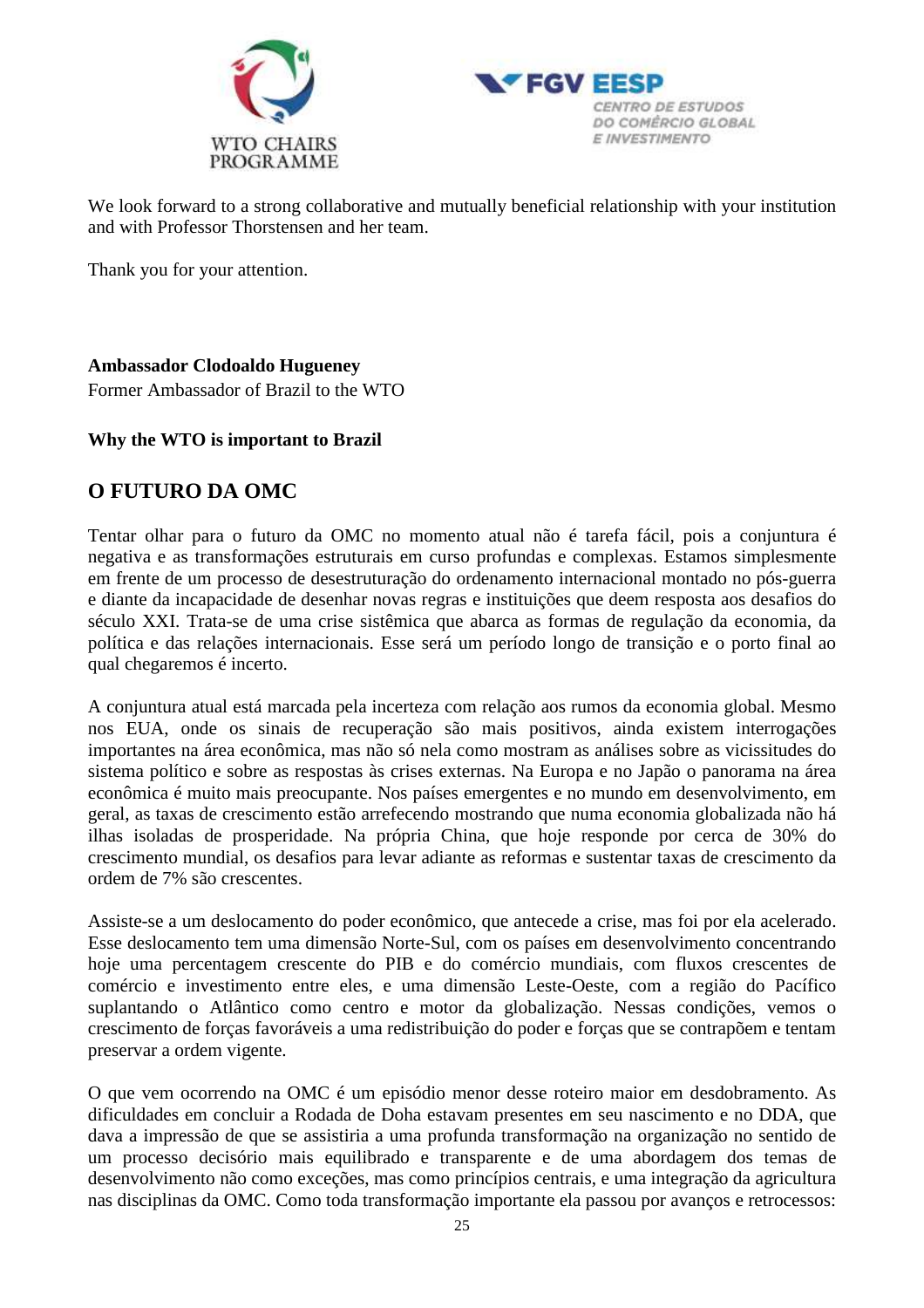



as negociações agrícolas e a atuação do G-20 são bons exemplos dessas idas e vindas. Enquanto a Rodada se desenvolvia as transformações no mundo foram se acelerando e novos desafios foram sendo colocados com o surgimento de temas fora da agenda e o deslocamento do interesse negociador para outras áreas. Exemplos dessas tendências são o foco em cadeias globais de valor e nos temas de regulação e a interpenetração entre temas comerciais e geopolíticos presente no lançamento das negociações do TPP e do TTIP. A essas dificuldades estruturais veio juntar-se a maior crise econômica desde a crise de 1929, a qual, como aquela, teve seu epicentro nos países desenvolvidos, mas afetou todo o mundo. Se não houve um protecionismo sistêmico, o que se deve, em parte à OMC, também seria muito esperar que a liberalização comercial caminhasse, ainda mais quando boa parte dela recairia nas políticas agrícolas dos países desenvolvidos onde o desemprego atingiu níveis críticos.

Que a OMC tenha resistido e preservado, ainda que de forma precária, seu papel como foro negociador e seu sistema de solução de controvérsias, é uma demonstração de que a organização segue sendo vista pelos seus membros, desenvolvidos e em desenvolvimento, como uma instituição e um conjunto de regras relevantes e mesmo essenciais. Na verdade, a relevância da OMC cresceu com a crise e com as transformações em curso. Sem a âncora da OMC e do sistema multilateral de comércio um mundo mais multipolar, como o que ora se desenha, com potencias e cadeias produtivas regionais, poderia evoluir para um mundo de blocos e uma corrida por modelos excludentes de regulação. Além disso, a busca por mercados como forma de sair da crise poderia levar a uma competição selvagem onde ao final todos perderiam. Esses desafios seguem presentes reafirmando a necessidade de fortalecer o SMC e seu pilar central a OMC.

Os resultados de Bali, que agora voltam a ser vistos como um pacote passível de implementação, deram algum alento ao foro e hoje volta a ser possível pensar numa agenda pós-Bali e em uma reforma da OMC. Bali não era Doha e o pacote aprovado era o possível, mas entreabriu as portas para pensar o futuro. Como sempre este herdará um passado e a necessidade de concluir, ainda que de forma menos abrangente, a Rodada. As dificuldades do momento não aconselham uma ambição elevada que já se mostrou difícil de alcançar em melhores momentos. Pensar o futuro sem concluir a rodada deixaria uma ferida aberta que só dificultaria o consenso sobre as reformas necessárias para garantir relevância para a OMC no futuro, as quais para serem duradouras necessitam estar apoiadas em forte consenso. Tentar pensar as duas questões em conjunto é possível, mas difícil porque criaria um novo equilíbrio negociador e porque as reformas requerem tempo para maturar e melhores dias para serem aprovadas. Para mim, o futuro da OMC depende da conclusão da Rodada.

Como estamos observando não há, nas circunstancias atuais, nem liderança, nem capacidade de formulação, para levar adiante reformas. As das instituições de Bretton Woods languidescem. Das do Conselho de Segurança já nem se fala tanto. Mais que um mundo de gravidade zero vivemos um momento no qual uns defendem o presente e veem o futuro como mais do mesmo, enquanto outros pensam em algo diferente, mas não conseguem articular o que seria, nem tem a capacidade e a disposição para tentar colocá-lo em prática. Vemos sinais incipientes de formas alternativas de articulação (BRICS) e de respostas multilaterais inovadoras (Novo Banco de Desenvolvimento, Banco Asiático de Infraestrutura). Na verdade, a OMC, entre as organizações multilaterais, tem melhores condições de preparar-se para o futuro e de desenhar as regras de um novo multilateralismo comercial, porque a globalização lhe dá combustível, sua relevância segue sendo reconhecida e sua área de atuação não toca em questões nevrálgicas da redistribuição do poder. Na verdade, a redistribuição do poder na área de comércio mundial está em curso e será impossível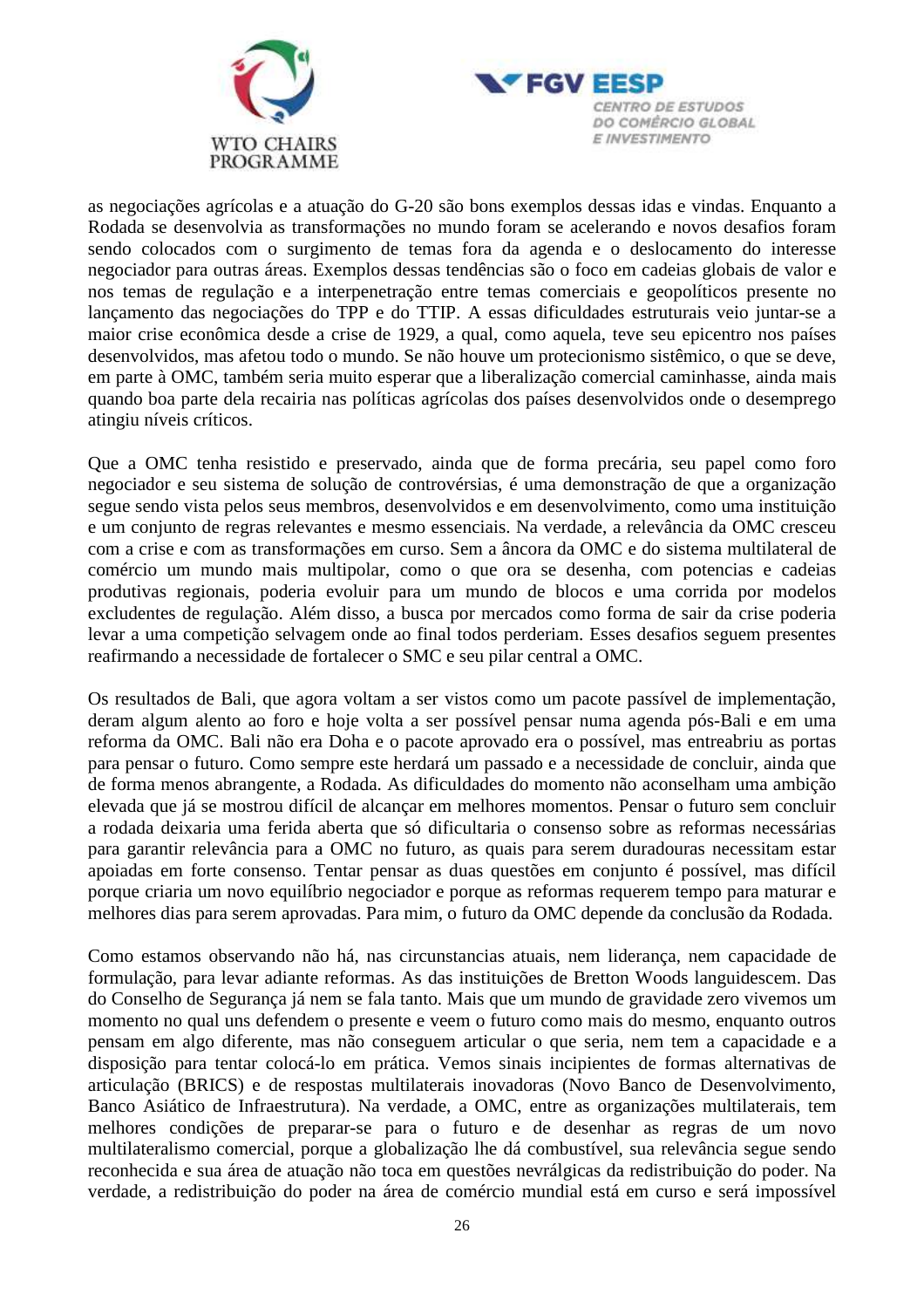



revertê-la. Além disso, a OMC foi produto de uma grande transformação a partir do GATT e a Rodada revelou uma nova capacidade de articulação dos países que não estavam no centro das decisões e uma valorização da instância multilateral. Ou seja, as reformas já começaram e tampouco será possível revertê-las.

É claro que a negociação comercial pode dar-se em outros foros, mas isso não é novidade. No momento atual, ante as dificuldades da OMC e com o interesse negociador deslocando-se para uma nova agenda, como exemplificado pelos mega-acordos, pode-se arguir que ao negociar 50% do comércio mundial e cobrir nessa negociação temas que estão ou fora da agenda da OMC ou nela encontram abrigo limitado, se estaria criando uma nova estrutura multilateral, semelhante às mencionadas acima, a qual refletiria o novo multilateralismo do mundo multipolar. No entanto, tais negociações enfrentam as mesmas dificuldades para sua conclusão ligadas ao momento atual e às mudanças estruturais, como o crescimento do movimento antiglobalização e a volta ao debate dos temas da equidade e da distribuição.

Mudar de foro não elimina os problemas. Na verdade, a globalização requer uma instância reguladora multilateral a qual se tornará cada dia mais relevante na medida em que as transformações em curso na geografia do comércio mundial, na integração de cadeias produtivas e na tecnologia vão colocando novas questões na agenda que requerem soluções globais.

Nessas circunstâncias, a reflexão sobre o futuro da OMC já começou na academia, nos governos e na sociedade civil. Mesmo dentro da OMC essa reflexão não é nova, pois a organização vem evoluindo desde sua criação. Uma alternativa seria seguir esse caminho de transformações graduais, *ad hoc* e ao sabor dos acontecimentos, o que teria a vantagem de evitar um debate sistêmico e a busca de um consenso difícil. Outra seria criar um espaço para a reflexão e o desenvolvimento de uma agenda de reforma e abrir uma negociação da OMC do século XXI, em linha com as transformações em curso e capaz de dar resposta aos novos desafios.

Em termos de agenda, uma reforma desse tipo da OMC e do sistema multilateral de comércio poderia envolver cinco grandes áreas:

- i) Nunca é demais começar pelos princípios e aí creio que dois temas são importantes: a correlação entre desenvolvimento, liberalização e distribuição e a transformação das regras sobre países em desenvolvimento de exceções do tipo *S&D*, em regras gerais;
- ii) A OMC como foro negociador tem que enfrentar as questões relativas à estrutura e método de negociação da OMC, nas quais dois temas sobressaem: a negociação em rodadas, com base no *single undertaking,* e o caráter multilateral ou plurilateral do processo negociador e dos acordos obtidos;
- iii) A agenda da organização teria que passar por um *aggiornamento* em três áreas: na área de reflexão aprimorando as análises e o diálogo com a academia e a sociedade civil; na área de cooperação consolidando os programas de *aid for trade* e a assistência aos LDCs; na área de negociação incorporando novos temas, como questões cambiais e trabalhistas, dando a temas antigos, como barreiras na fronteira, um novo enfoque em linha com a abordagem das cadeias de valor e os temas de regulação;
- iv) As mudanças teriam que abarcar também as formas de articulação onde se poderiam incorporar as articulações temáticas, com foco preciso, como o G-20 e o G-33, reduzindo o